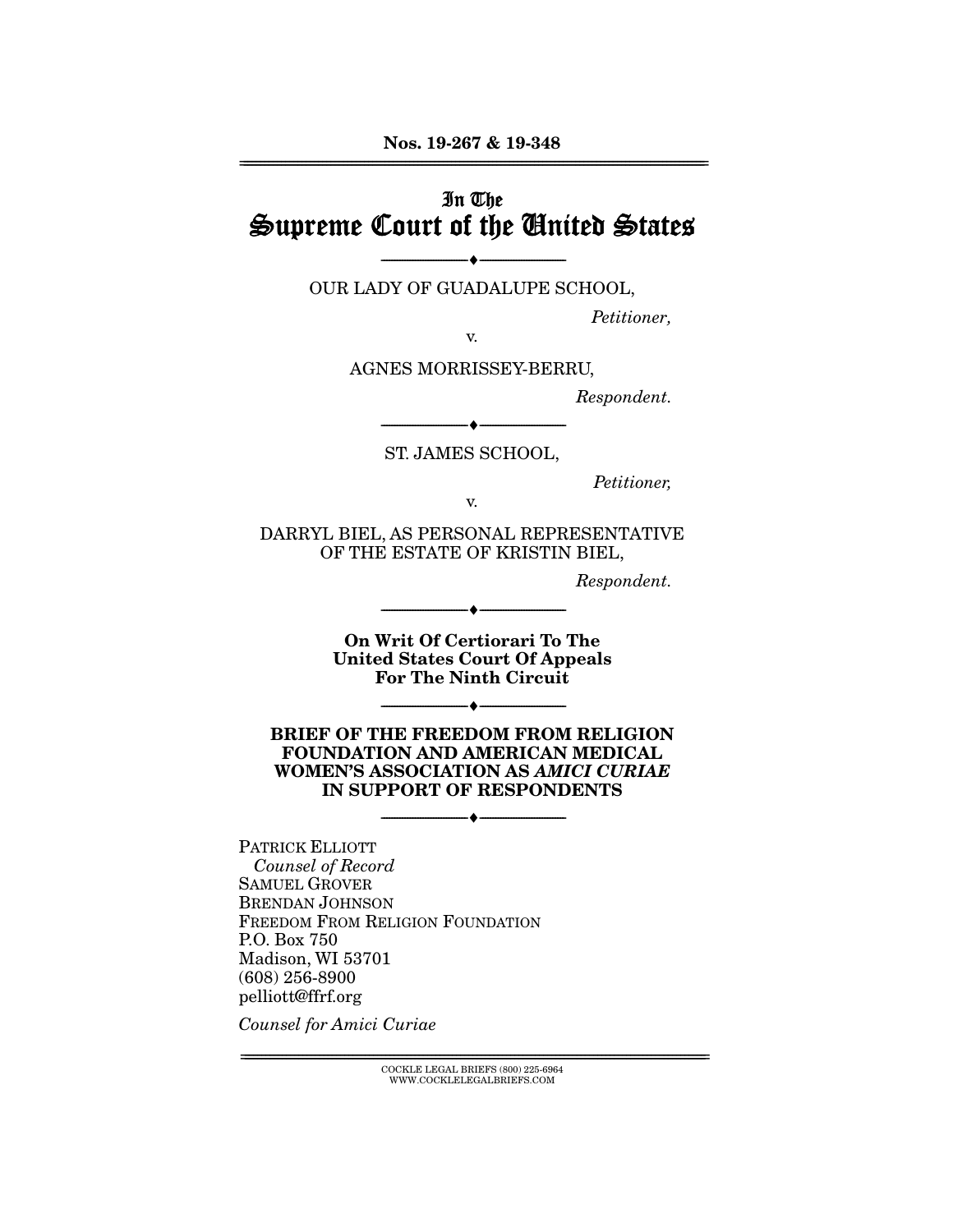## TABLE OF CONTENTS

|                          |                                                                                                                                           |                                                                                                                                          | Page           |
|--------------------------|-------------------------------------------------------------------------------------------------------------------------------------------|------------------------------------------------------------------------------------------------------------------------------------------|----------------|
| INTEREST OF AMICI CURIAE |                                                                                                                                           |                                                                                                                                          |                |
| SUMMARY OF ARGUMENT      |                                                                                                                                           |                                                                                                                                          | $\overline{2}$ |
|                          |                                                                                                                                           |                                                                                                                                          | $\overline{4}$ |
| Ι.                       |                                                                                                                                           | The existing <i>Hosanna-Tabor</i> analysis pro-<br>tects the hard-won civil rights of Ameri-<br>can workers while the function-only test | 5              |
|                          | a.                                                                                                                                        | The function-only test turns the minis-<br>terial exception into a ministerial pre-<br>sumption to the detriment of employees'           | 5              |
|                          | $\mathbf{b}$ .                                                                                                                            | The function-only test is easily gamed                                                                                                   | 8              |
|                          | $c_{\cdot}$                                                                                                                               | The <i>Hosanna-Tabor</i> totality of the cir-<br>cumstances analysis provides greater<br>protection for employees while still re-        | 11             |
| II.                      | Adoption of the function-only test would im-<br>mediately jeopardize civil rights protections<br>for over one million health care workers |                                                                                                                                          | 13             |
|                          | a.                                                                                                                                        | All employees at religious hospitals<br>would be subject to the ministerial ex-<br>ception under the function-only test                  | 15             |
|                          | $\mathbf{b}$ .                                                                                                                            | Health care providers are not ministers,<br>and, under Hosanna-Tabor, they would<br>retain their civil rights protections                | 20             |
|                          |                                                                                                                                           |                                                                                                                                          |                |

i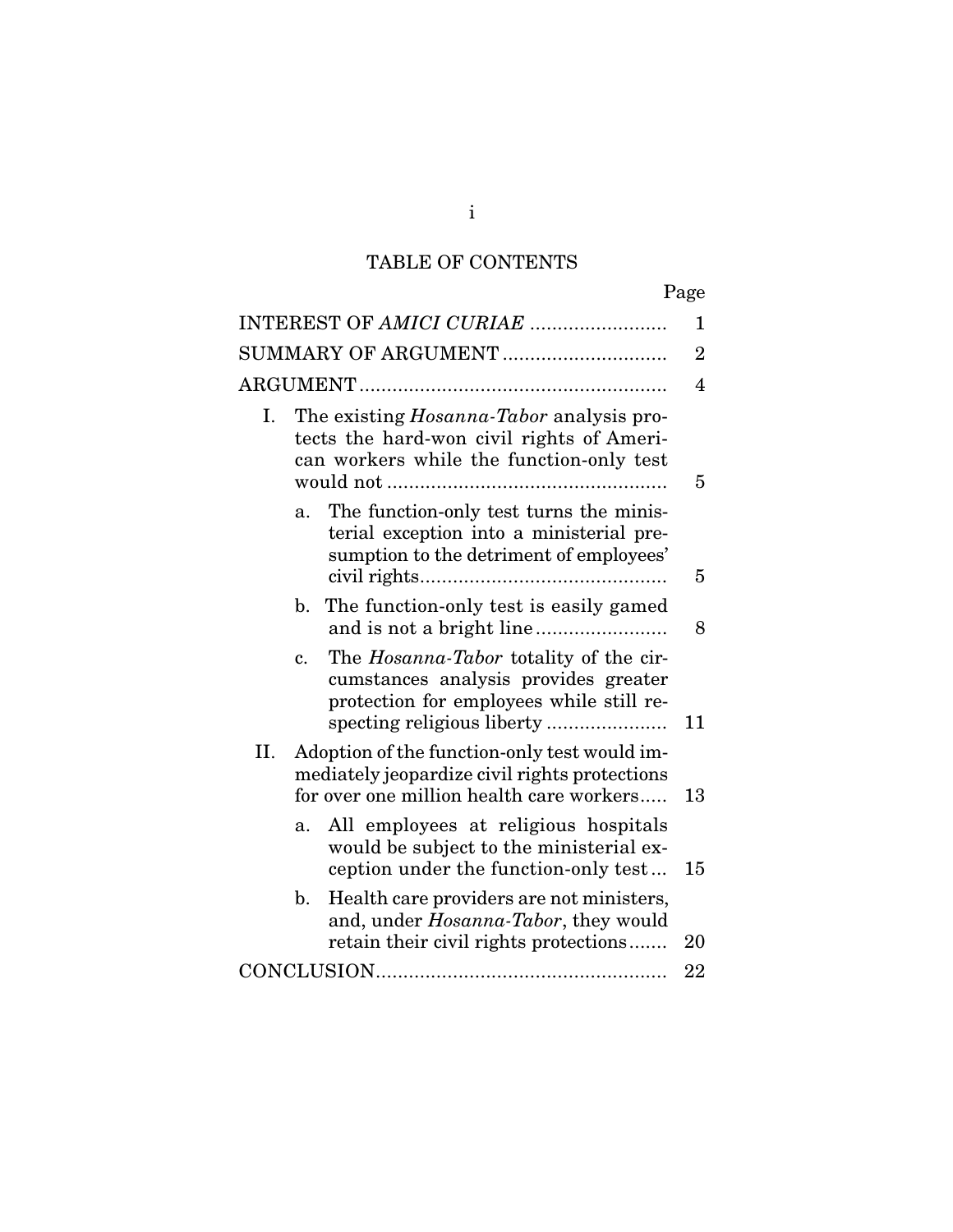# TABLE OF AUTHORITIES

Page

# **CASES**

| Hollins v. Methodist Healthcare, Inc., 474 F.3d                                               |
|-----------------------------------------------------------------------------------------------|
| Hosanna-Tabor Evangelical Lutheran Church<br>& Sch. v. E.E.O.C., 565 U.S. 171 (2012)passim    |
| Jobe v. Commissioner, No. 33686-83 (T.C. Mar.                                                 |
| Morrissey-Berru v. Our Lady of Guadalupe Sch.,                                                |
| Penn v. New York Methodist Hosp., 884 F.3d 416                                                |
| Rogers v. Salvation Army, No. 14-12656, 2015                                                  |
| Scharon v. St. Luke's Episcopal Presbyterian                                                  |
| Trinity Lutheran Church of Columbia, Inc. v.                                                  |
| <b>STATUTES</b>                                                                               |
|                                                                                               |
| <b>OTHER AUTHORITIES</b>                                                                      |
| ADVENT HEALTH, www.adventhealth.com/ (last                                                    |
| Derek Thompson, Health Care Just Became the<br>U.S.'s Largest Employer, THE ATLANTIC (Jan. 9, |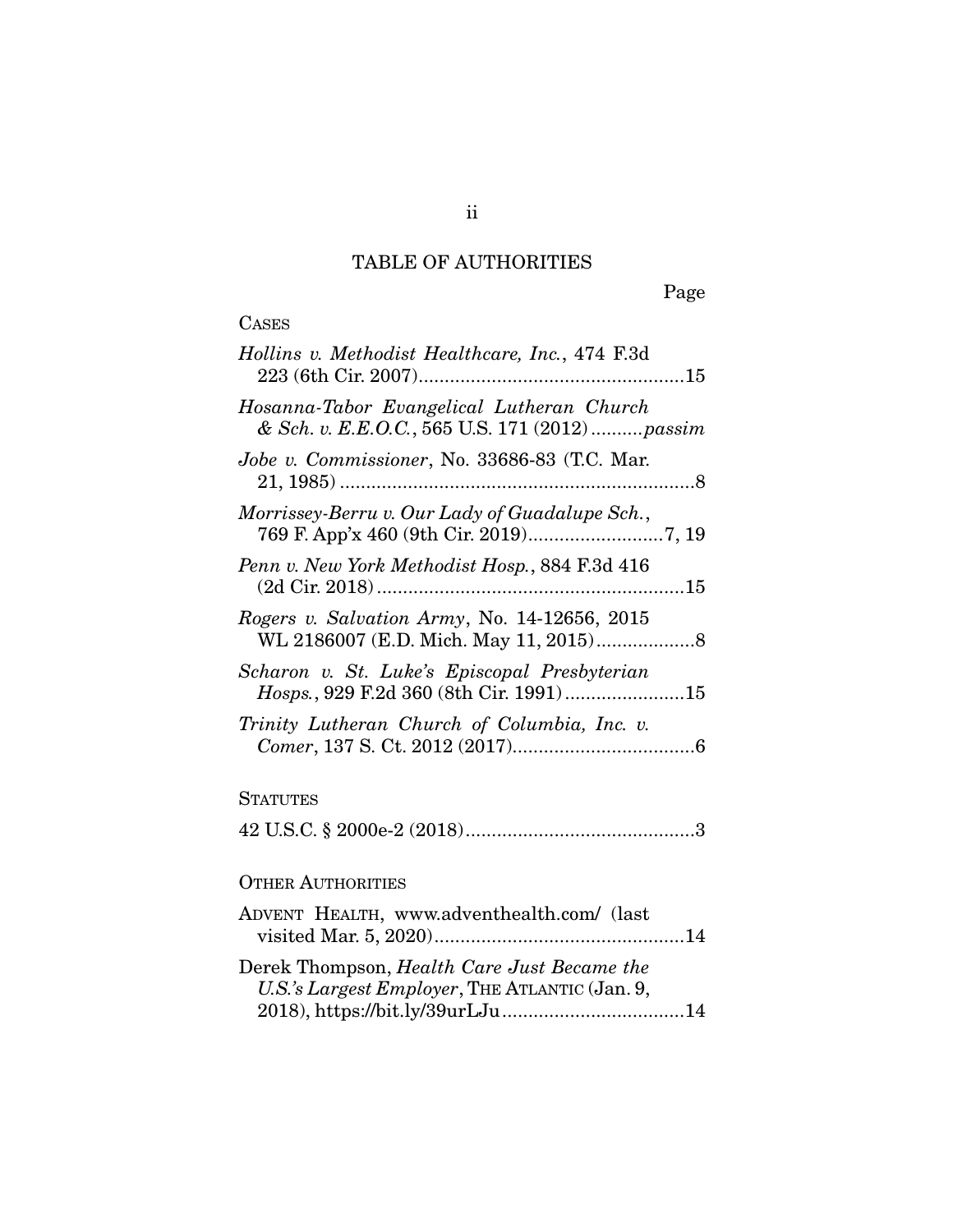## TABLE OF AUTHORITIES—Continued

| Effect of Hospital Jobs on Total Jobs in the State<br>Economy Interactive Map, AM. HOSP. ASS'N,<br>https://www.aha.org/infographics/2018-06-05-<br>effect-hospital-jobs-total-jobs-state-economy-<br>interactive-map (last visited Mar. 5, 2020)14 |
|----------------------------------------------------------------------------------------------------------------------------------------------------------------------------------------------------------------------------------------------------|
| Ethical and Religious Directives for Catholic<br>Health Care Services, UNITED STATES CONFER-<br>ENCE OF CATHOLIC BISHOPS (2018), https://bit.ly/                                                                                                   |
| HOSP. SISTERS HEALTH SYS., https://www.hshs.org/<br>About-HSHS (last visited Mar. 5, 2020) 15                                                                                                                                                      |
| Julia Kaye, et al., <i>Healthcare Denied</i> , Am. CIVIL<br>LIBERTIES UNION (2016), available at                                                                                                                                                   |
| Laura Dyrda, 100 of the largest hospitals and<br>health systems in America, BECKER'S HOSP. REV.<br>(Sept. 12, 2019), https://www.beckershospital<br>review.com/largest-hospitals-and-health-systems-                                               |
| Lois Uttley and Christine Khaikin, Growth of<br>Catholic Hospitals and Health Systems, MER-<br>GER WATCH 3 (2016), available at https://bit.ly/                                                                                                    |
| MERCY, https://www.mercy.net/newsroom/mercy-<br>quick-facts/(last visited Mar. 5, 2020) 14                                                                                                                                                         |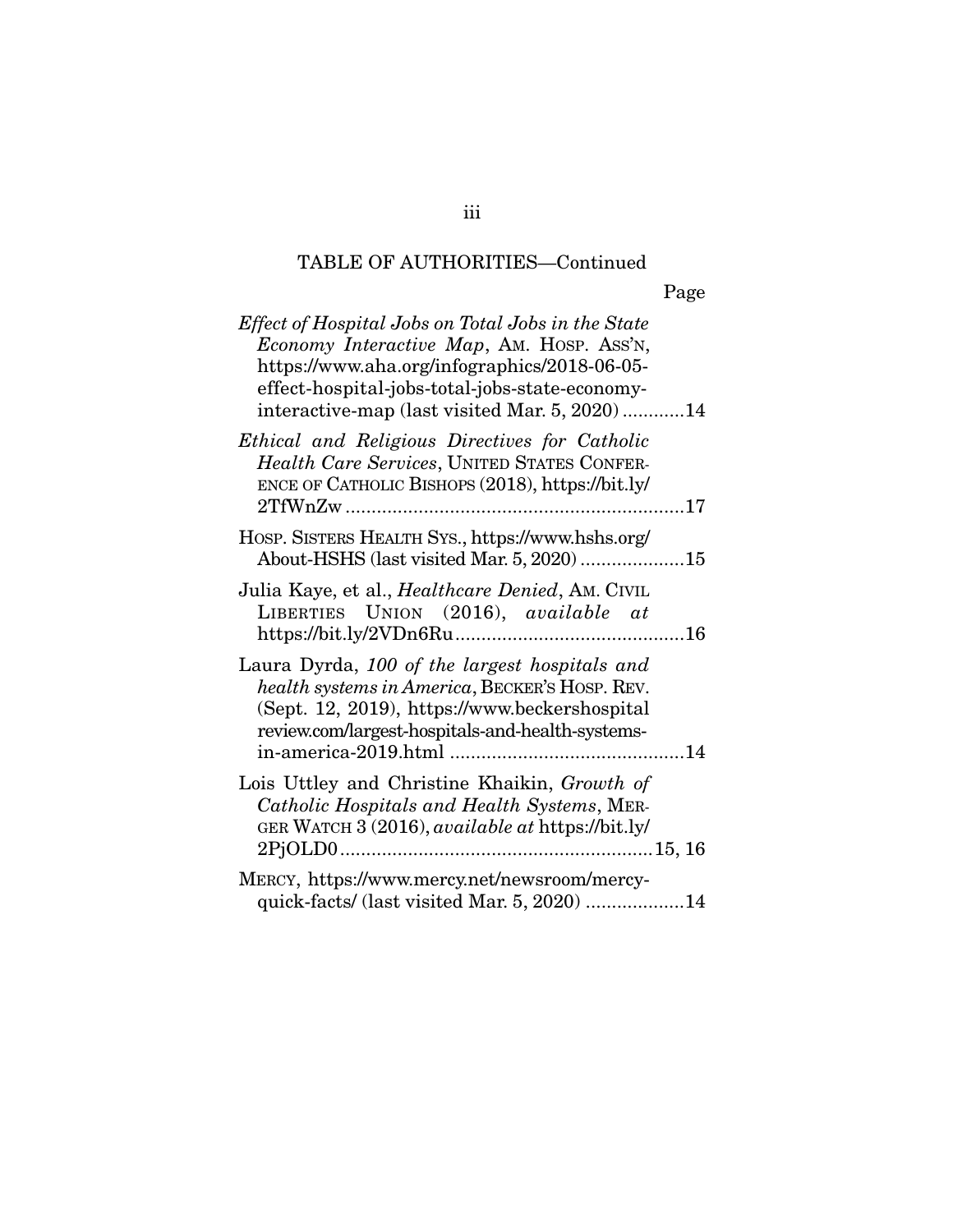## TABLE OF AUTHORITIES—Continued

| Protecting Your Ministry From Sexual Orienta-<br>tion Gender Identity Lawsuits, ALLIANCE DE-<br>FENDING FREEDOM & ETHICS AND RELIGIOUS<br>LIBERTY COMMISSION (2015), https://www.adf<br>legal.org/forms/download-protect-your-ministry 8, 9 |  |
|---------------------------------------------------------------------------------------------------------------------------------------------------------------------------------------------------------------------------------------------|--|
| A Shared Statement of Identity, CATHOLIC<br>HEALTH ASS'N OF THE U.S., https://www.chausa.<br>org/mission/a-shared-statement-of-identity (last                                                                                               |  |
| U.S. BUREAU OF LABOR STATISTICS, USDL-19-157,<br>EMPLOYMENT PROJECTIONS-2018-2028 (Sept.<br>4, 2019), https://www.bls.gov/news.release/pdf/                                                                                                 |  |
| U.S. Catholic Healthcare, CATHOLIC HEALTH AS-<br>SOCIATION OF THE UNITED STATES (2019), www.<br>chausa.org/docs/default-source/default-document-<br>library/cha_2019_miniprofile.pdf 16                                                     |  |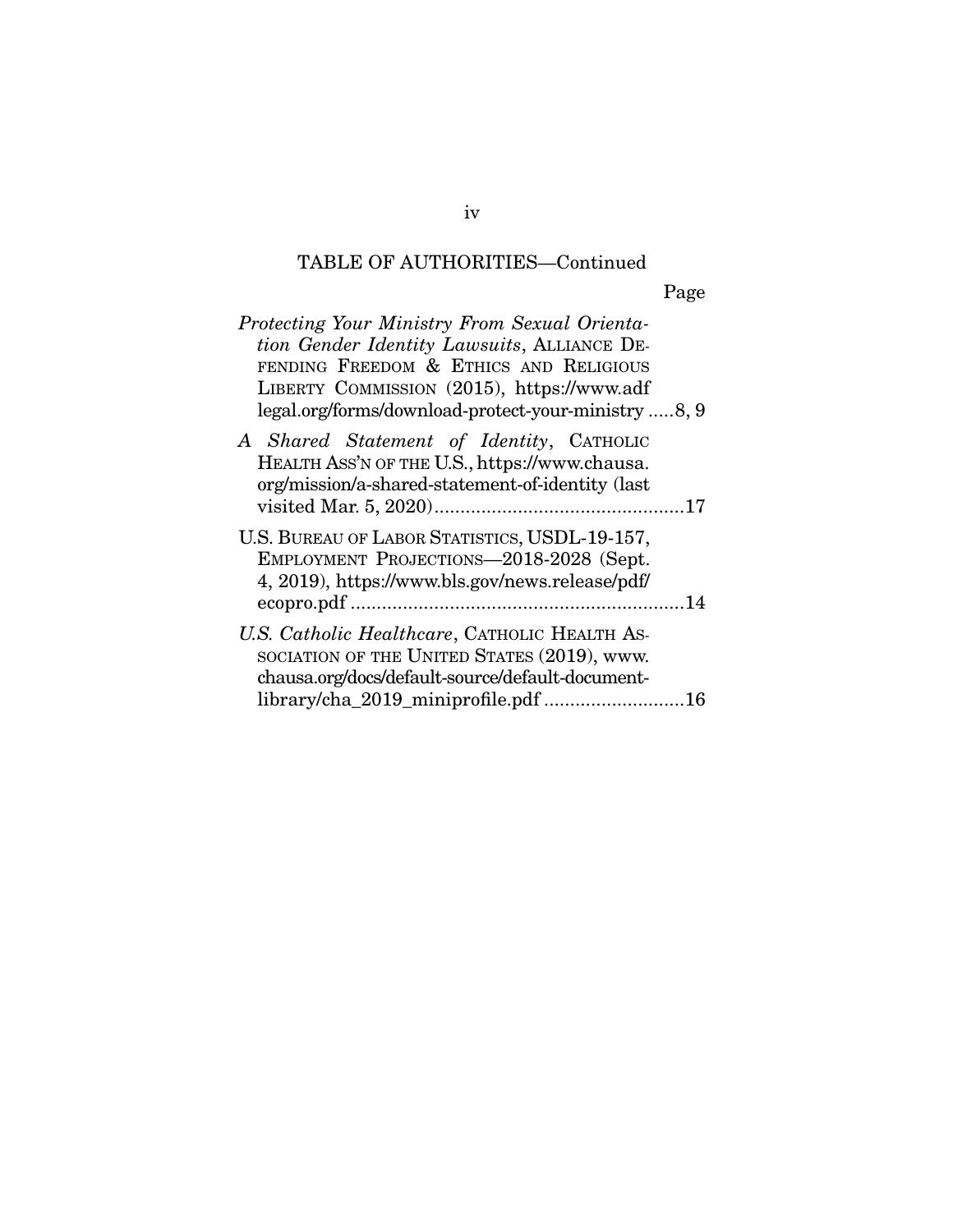#### **INTEREST OF** *AMICI CURIAE*<sup>1</sup>

Amicus curiae Freedom From Religion Foundation (FFRF) is the largest national association of freethinkers, representing atheists, agnostics, and others who form their opinions about religion based on reason, rather than faith, tradition, or authority. Founded nationally in 1978 as a  $501(c)(3)$  nonprofit, FFRF has over 30,000 members, including members in every state and the District of Columbia. FFRF has 23 local and regional chapters across the country, including a chapter in California. Its purposes are to educate about nontheism and to preserve the cherished constitutional principle of separation between religion and government. FFRF ends hundreds of state-church entanglements each year through education and persuasion, while also litigating, publishing a newspaper, and broadcasting educational programming. FFRF, whose motto is "Freedom depends on freethinkers," works to uphold the values of the Enlightenment. As a secular organization that promotes freedom of conscience for those who do not practice religion, FFRF offers a unique viewpoint on erosion of civil rights and preferential treatment of religious organizations by the government.

Amicus curiae American Medical Women's Association (AMWA) is an organization of women physicians,

<sup>1</sup> Rule 37 statement: Petitioners issued blanket consent to the filing of amicus briefs, and Respondents gave consent in writing for the submission of this brief. No party's counsel authored any part of this brief. Amici alone funded this brief 's preparation and submission.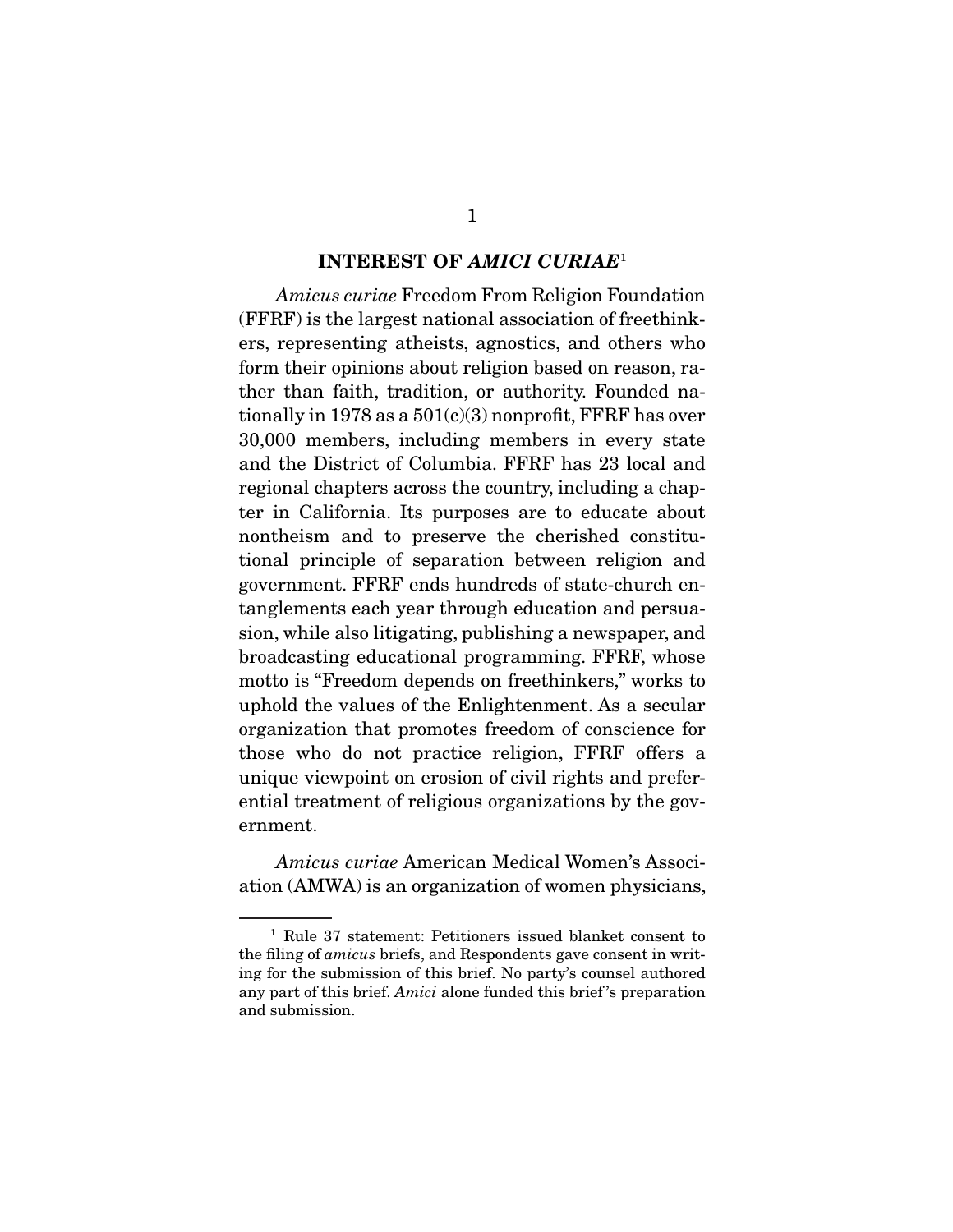medical students, and others dedicated to serving as the unique voice for women's health and the advancement of women in medicine. AMWA does this by providing and developing leadership, advocacy, education, expertise, and mentoring.

 $\overbrace{\hspace{2.5cm}}^{\bullet}$   $\overbrace{\hspace{2.5cm}}^{\bullet}$ 

#### **SUMMARY OF ARGUMENT**

 This brief seeks to demonstrate why the totality of the circumstances test from Hosanna-Tabor Evangelical Lutheran Church & Sch. v. E.E.O.C., 565 U.S. 171 (2012), better protects the hard-won rights of American employees than does the function-only test put forth by Petitioners, while doing no harm to the First Amendment rights of religious organizations. While the ministerial exception analysis this Court first adopted in Hosanna-Tabor could have done more to protect civil rights of American employees, that case is and should remain the law of the land. Disturbing that decision now would hamstring employees across the nation, throwing into turmoil their civil rights and creating an exception that swallows the rule.

 The function-only test is a poor substitute for the more flexible and sensitive *Hosanna-Tabor* analysis and one that fails in its mission to create a bright-line rule free of subjectivity. No principled line exists between employees who serve important religious functions and those who do not. For this reason, the function-only test would turn a concept designed to prevent government-mandated religious leaders from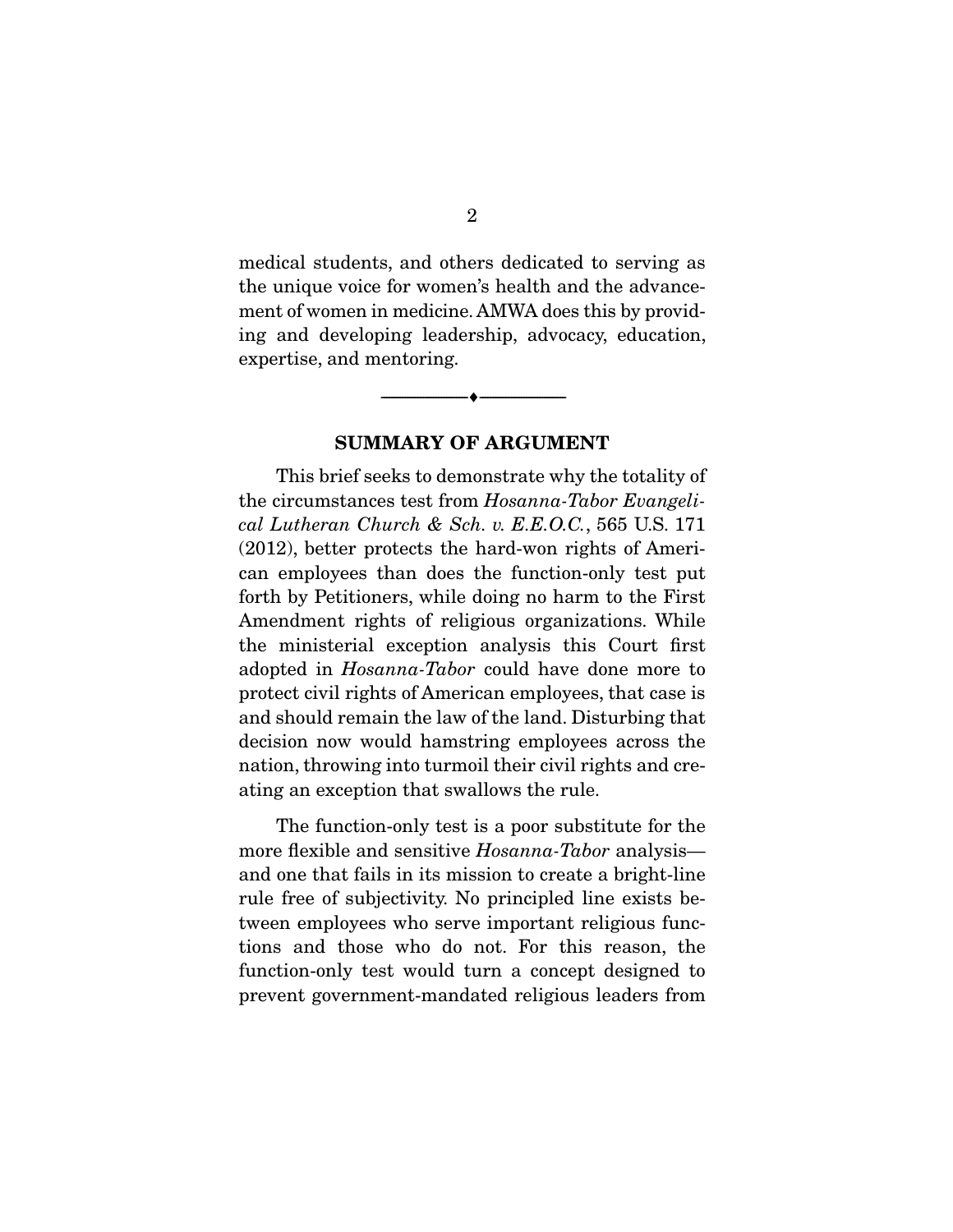a ministerial exception into a ministerial presumption. That is, it would create a constitutional norm that all employees of religious organizations lack the civil rights that shelter their secular counterparts from adverse employment actions on the basis of "race, color, religion, sex, or national origin,"2 as well as sexual orientation. And the function-only test's fallout would not be confined to teachers in religious schools.

 Large swaths of the U.S. workforce would be subject to the drastic and abrupt implosion of civil rights of a function-only regime. Religious hospitals now comprise a large portion of the nation's health care apparatus. The rights and job security of doctors, nurses, and staff at these hospitals hang in the balance. If this Court endorses the function-only test, these medical professionals would be employees today and "ministers" tomorrow, regardless of their religious beliefs or how they or their employers currently view their roles in the hospitals.

 This Court has often pondered the contours of the "play in the joints" between the religion clauses. But now it has the chance to decide whether there is any "play in the joints" between the religion clauses and every other civil right afforded to our citizenry. The answer must be that religious and civil rights can coexist peacefully—indeed, the Hosanna-Tabor test was carefully crafted towards that end. Accordingly, this Court should affirm the holdings of the Ninth Circuit below

<sup>2</sup> 42 U.S.C. § 2000e-2 (2018).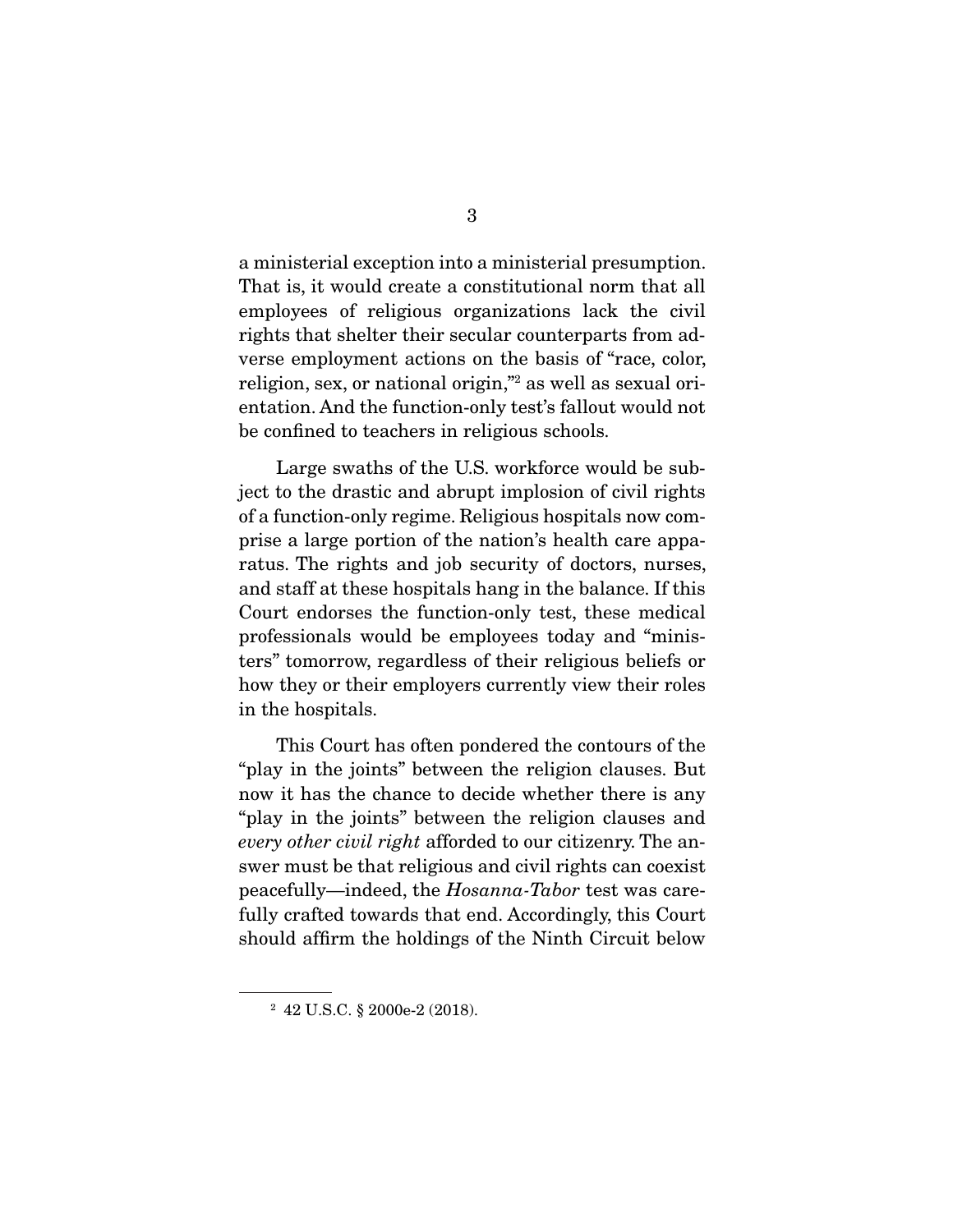and leave the settled law of Hosanna-Tabor undisturbed.

#### **ARGUMENT**

 $\overbrace{\hspace{2.5cm}}^{\bullet}$   $\overbrace{\hspace{2.5cm}}^{\bullet}$ 

 The ministerial exception balances protection of the rights of religious organizations with protection of the rights of employees that are not central to the theological decision-making apparatuses of those organizations. It honors the constitutional principles from which the ministerial exception originates without forcing standard employees to forfeit their legal protections against discrimination.

 Because different religious adherents observe their faiths in different ways, this Court adopted a totality of the circumstances test malleable enough to address the many forms taken by religions in this nation. In Hosanna-Tabor, this Court looked to "the formal title given [the minister] by the Church, the substance reflected in that title, her own use of that title, and the important religious functions she performed" to determine that a teacher who was also a "commissioned minister" fell under the ministerial exception. 565 U.S. at 191–92. That ruling stressed the importance of avoiding "a rigid formula for deciding when an employee qualifies as a minister." Id. at 190. A ruling that limits courts' analyses solely to whether an employee performs an "important religious function" would be just such a rigid test.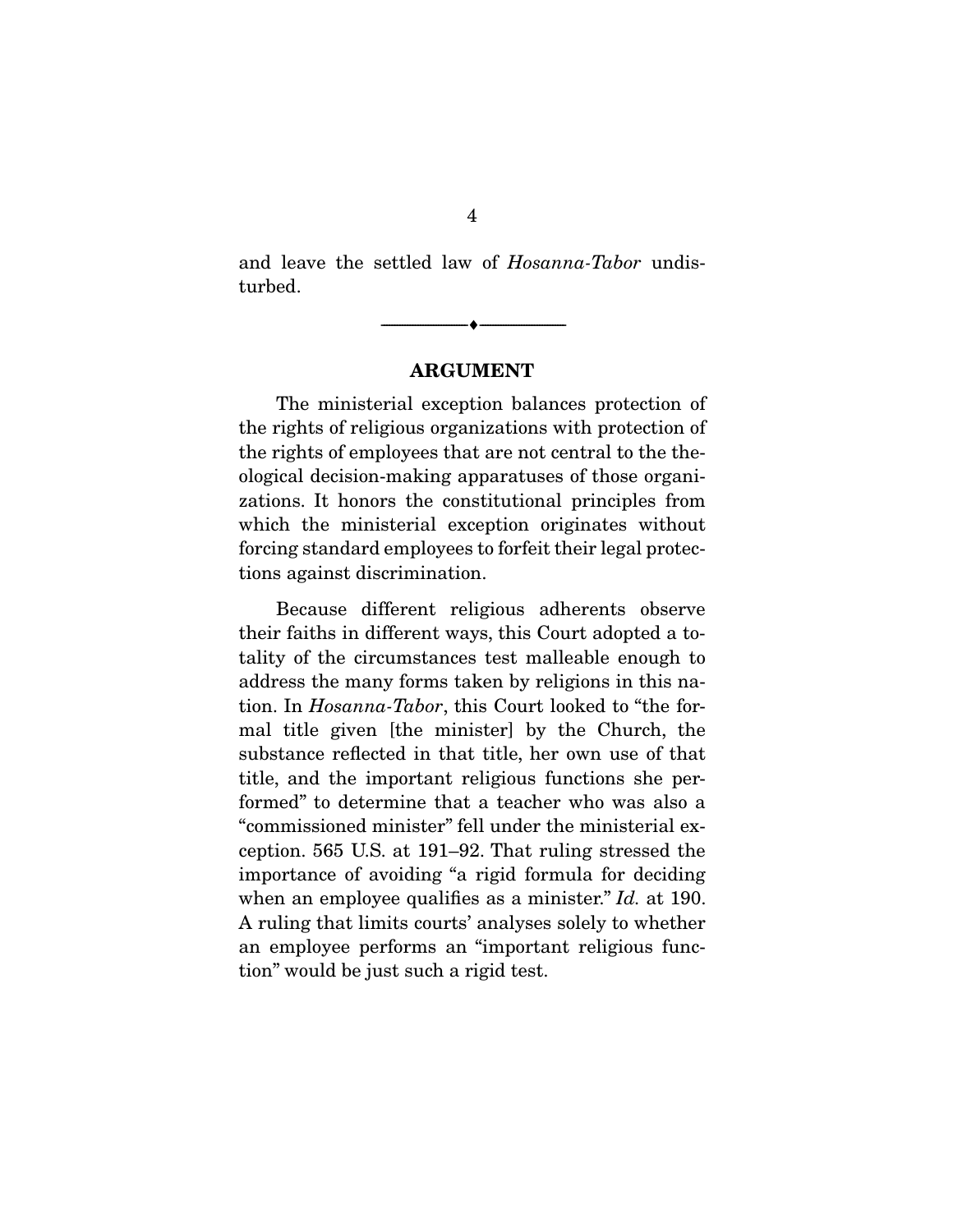Here, Petitioners invite this Court to adopt the "function-only" test, a purportedly bright-line rule in which performance of any "important religious function" ejects an employee from the law's protective umbra. See Pet. Br. at 24 ("When an employee of a religious organization performs important religious functions, that is enough under Hosanna-Tabor for the ministerial exception to apply."). This Court should decline that invitation, as it did in Hosanna-Tabor, warning that "[j]udicial attempts to fashion a civil definition of 'minister' through a bright-line test or multi-factor analysis risk disadvantaging those religious groups whose beliefs, practices, and membership are outside of the 'mainstream' or unpalatable to some." 565 U.S. at 197. Such an expansion of the ministerial exception would be constitutionally unnecessary and logically incoherent, and it would seriously undermine the civil rights of a vast portion of the American workforce.

- **I. The existing** *Hosanna-Tabor* **analysis protects the hard-won civil rights of American workers while the function-only test would not.** 
	- **a. The function-only test turns the ministerial exception into a ministerial presumption to the detriment of employees' civil rights.**

 Petitioners suggest that courts should look solely to whether an employee performs any religious function as part of his or her duties to exclude that employee from civil rights protections under the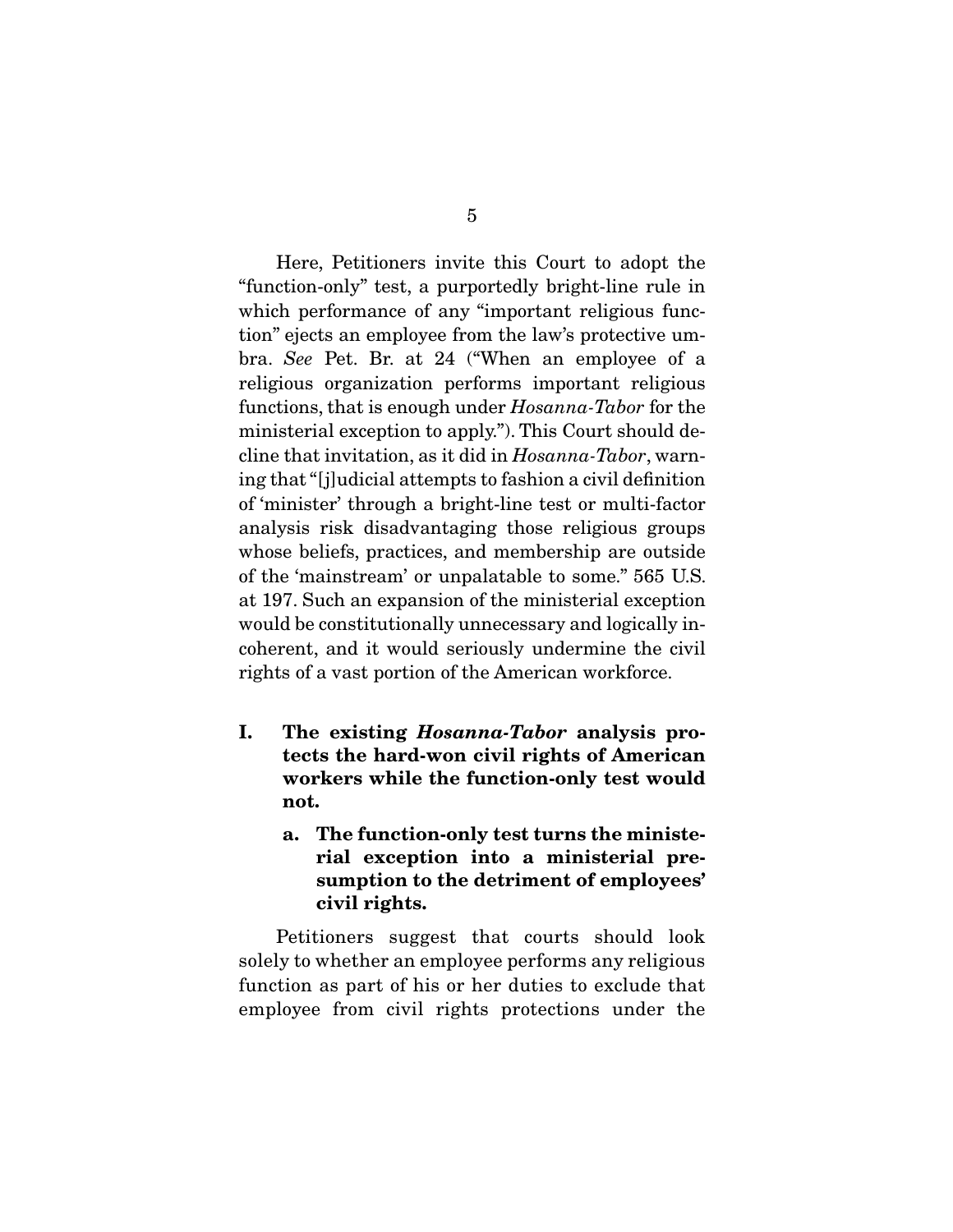ministerial exception. Pet. Br. at 24. But there is no bright-line rule that can successfully distinguish between religious and nonreligious functions. Often enough the same job duties can be described in both ways. Cf. Trinity Lutheran Church of Columbia, Inc. v. Comer, 137 S. Ct. 2012, 2025–26 (2017) (Gorsuch, J., concurring) (equating the line between religious status and religious use to the blurry distinction between acts and omissions). Rather than question whether a particular function is truly important to an organization's religious mission—a thorny, if not altogether impermissible inquiry for a secular court to undertake courts will defer to the organization's claim that any given function is sufficiently important and religious. Petitioners' proposal would thus grant absolute deference to a religious employer's characterization of its employee's duties, even when those duties have been creatively worded explicitly to pass the function inquiry.

 Under the function-only test, a religious organization could effectively deny civil rights protections to any of its employees with only minimal creative characterization of that employee's job duties, thanks to the fuzzy line between religious and nonreligious functions. Consider, for example, a financial officer at a religious organization who keeps the accounting books up-to-date and never interacts with congregants. Surely this employee is not performing a religious function within the meaning of the ministerial exception. But under the function-only test, a court would have to give deference to a religious organization's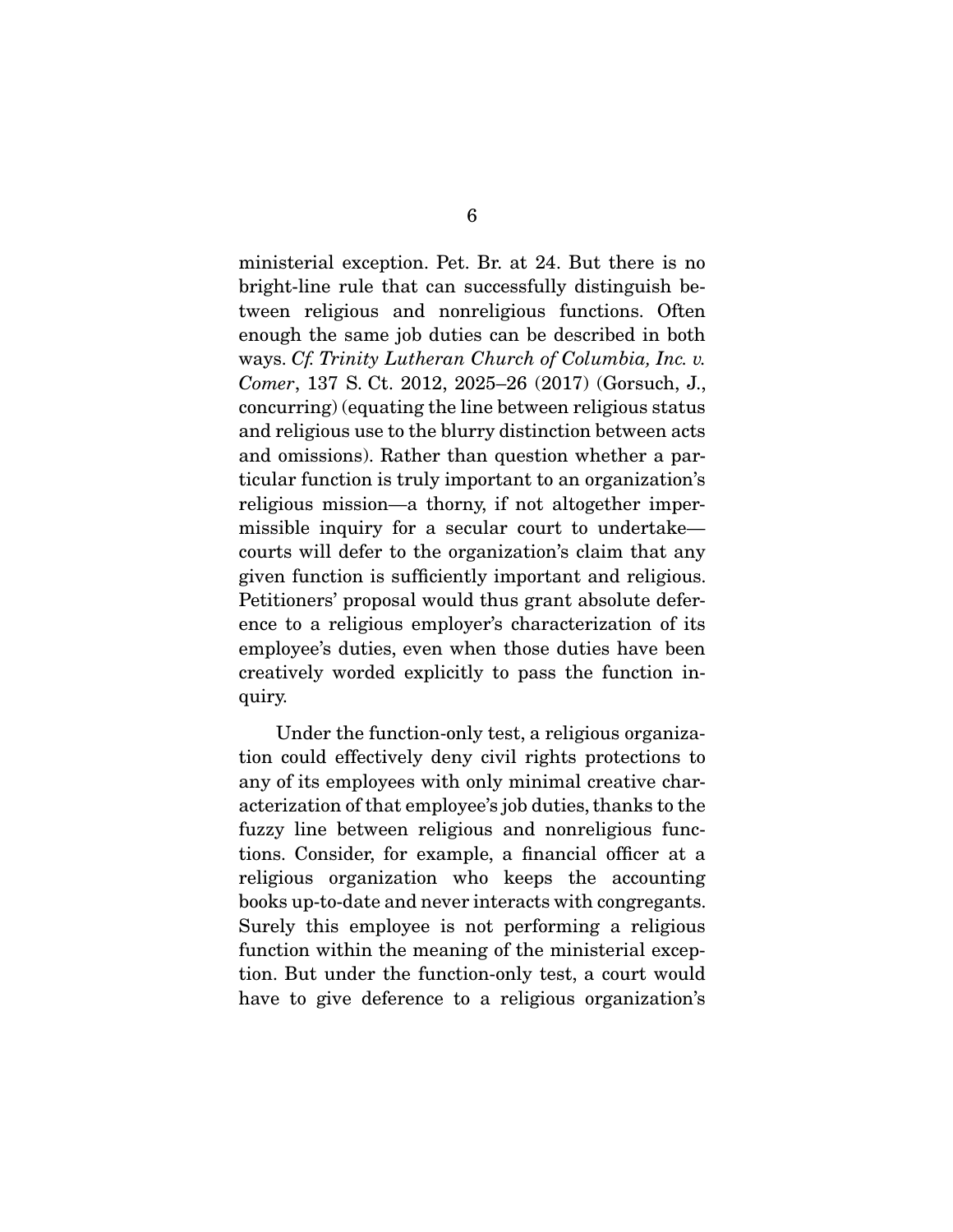characterization of both the employee's job duties and the organization's mission. If it claims that the financial officer directs the flow of tithes and that function is essential to aid the church in accomplishing its mission, a court will either accept that as true or attempt to parse claims concerning how a specific function impacts religious beliefs. Courts traditionally have been loath to undertake such inquiries. Under Petitioners' proposed rule, employees become "ministers" at the whims of their employers and lose the familiar safety of hard-won civil rights protections.

 If courts focus solely on the employer's interpretation of whether an employee performs a religious function, they forgo consideration of crucial information. An employee's understanding of his or her own job duties and position within an organization is highly relevant. Respondent "Morrissey-Berru . . . did not hold herself out to the public as a religious leader or minister," Morrissey-Berru v. Our Lady of Guadalupe Sch., 769 F. App'x 460, 461 (9th Cir. 2019), and she "did not feel her position at Our Lady of Guadalupe was 'called' or believe that she was accepting a formal call to ministry." J. App. at 24–25. Petitioner invites this Court to ignore Morrisey-Berru's compelling testimony and narrow its inquiry to the consideration of only the employer's position. Erasing employees from the analysis would not serve the interests of justice, especially when an employer's post-hoc representation of an employee's job duties can be so easily manipulated to achieve the employer's desired legal result.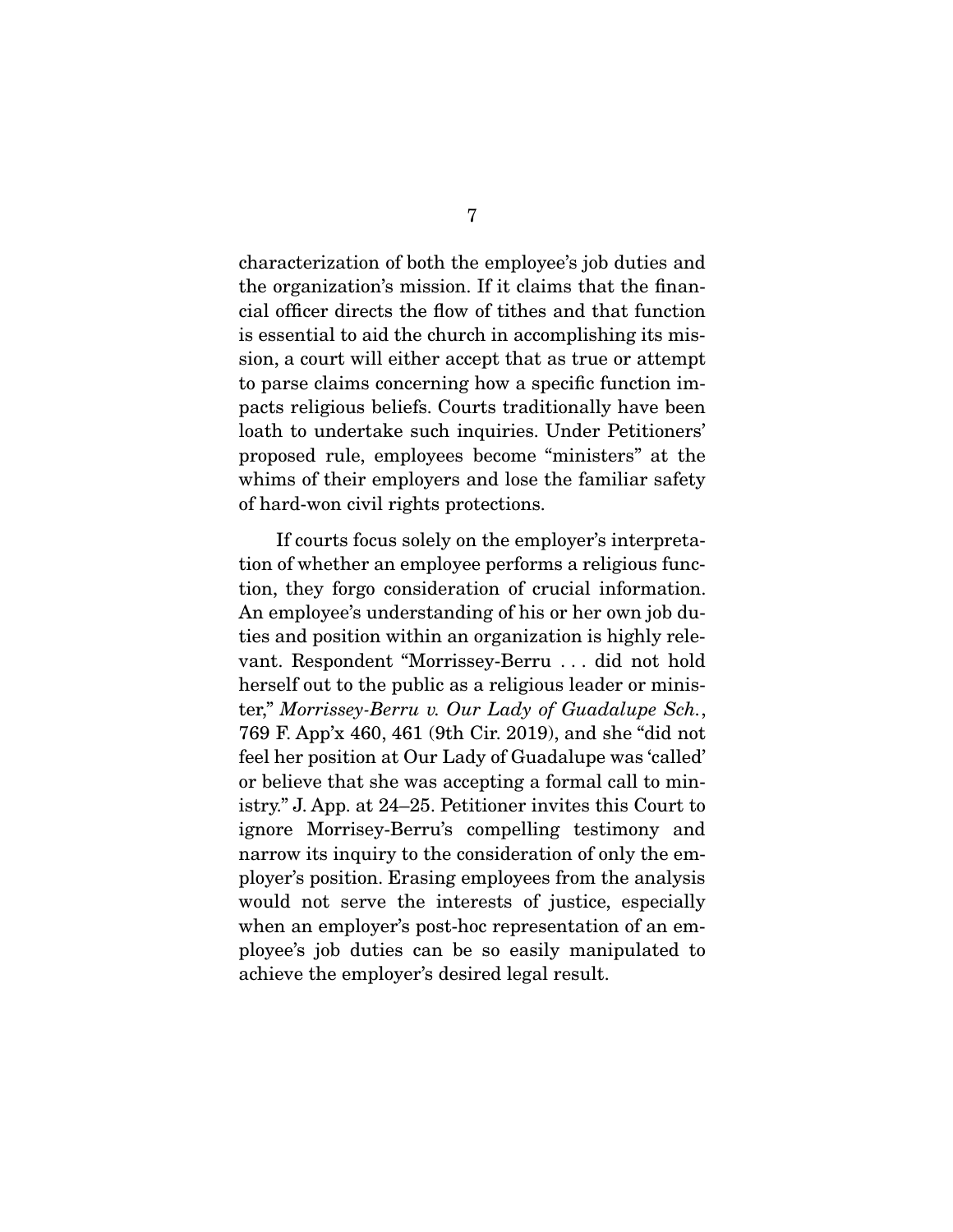### **b. The function-only test is easily gamed and is not a bright line.**

 The function-only test and the deference it grants to religious organizations can and will be abused. Many religious organizations appear to be quite comfortable classifying otherwise secular employees as ministers when it is financially beneficial or otherwise convenient. In Rogers v. Salvation Army, the Salvation Army demoted an employee—against her will—from "addiction counselor" with solely secular responsibilities to "spiritual advisor," proceeded to fire her, and then claimed the ministerial exception when sued for discrimination. No. 14-12656, 2015 WL 2186007, at \*1 (E.D. Mich. May 11, 2015). In Jobe v. Commissioner, a religious university attempted to claim that its basketball coach was a minister in order to claim the parsonage exemption from income tax for the \$6,600 per month the university paid the coach for housing. See generally No. 33686-83 (T.C. Mar. 21, 1985).<sup>3</sup>

 Many organizations are aware that the ministerial exception can be weaponized, and some go so far as to give legal advice on how best to manipulate employees' job duties to rob them of their civil rights protections. For example, in a recent publication entitled Protecting Your Ministry From Sexual Orientation Gender Identity Lawsuits, a fellow amicus curiae<sup>4</sup> in this case, Alliance Defending Freedom (ADF), suggested that "[s]hould an employment dispute arise,

<sup>3</sup> Available at https://bit.ly/2TpjdxW.

<sup>4</sup> Brief of the Association of Classical Christian Schools, et al.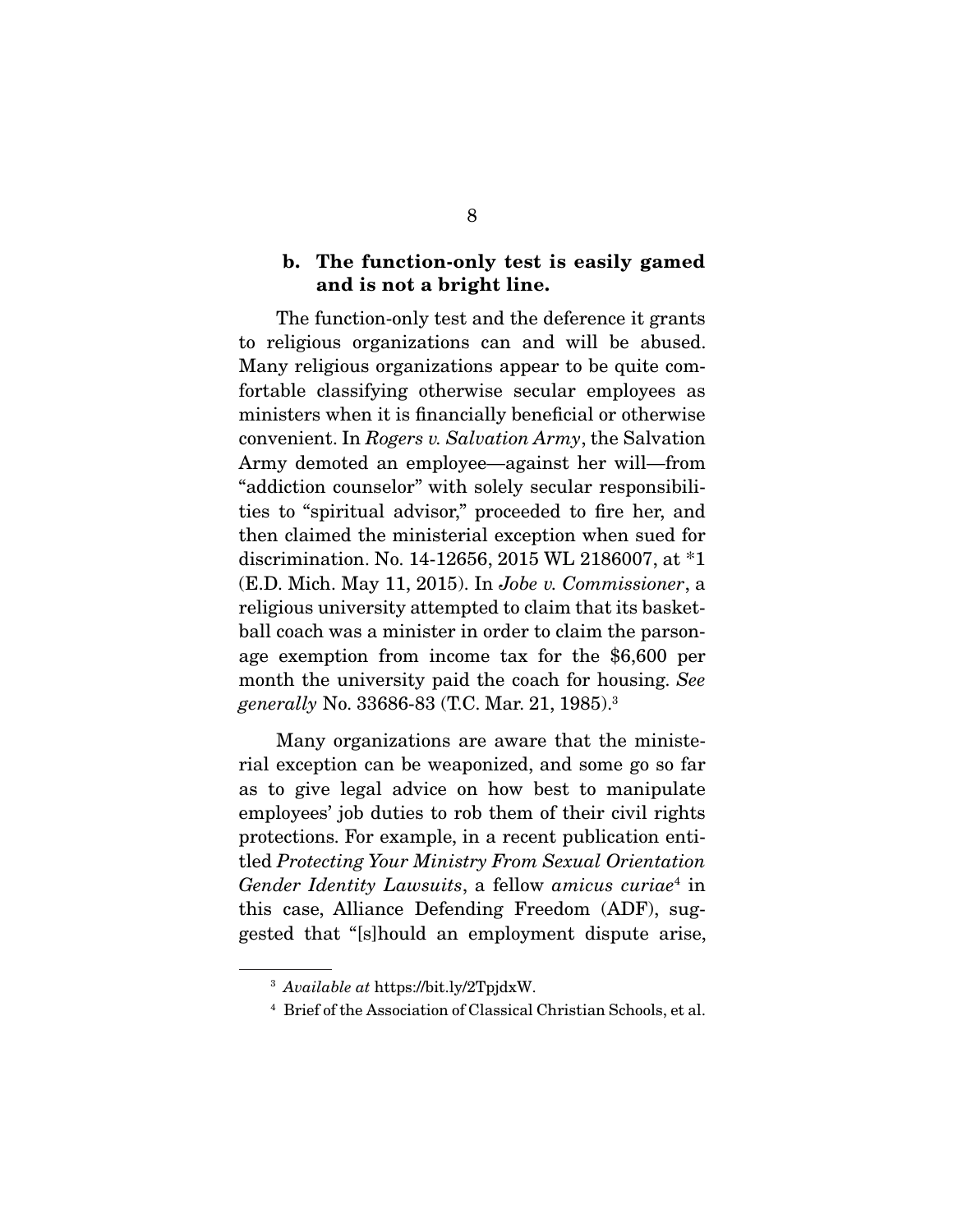Christian organizations can best avail themselves of the First Amendment's protection if they create and faithfully enforce religious employment criteria, for every employee."5 The publication gives examples of how to infuse religious significance into ordinary secular job functions, recommending, for instance, that "if a church receptionist answers the phone, the job description might detail how the receptionist is required to answer basic questions about the church's faith, provide religious resources, or pray with callers. Consider requiring all employees to participate in devotional or prayer time, or to even lead these on occasion." Id. at 12. ADF advises religious organizations to characterize employees' duties to best take advantage of the ministerial exception, regardless of what that employee's primary duties or job expectations might be. The ultimate goal is to evade civil rights laws entirely, by qualifying receptionists and every other employee for the ministerial exception, despite their overwhelmingly secular job duties. ADF is not shy about its expectation that its strategy will be used primarily to target employees based on their sexual orientation and gender identity. The very title of the document proves this. It also contemplates a religious organization terminating "an unmarried, pregnant female employee."6 And there is no reason a religious organization could not employ

<sup>5</sup> Alliance Defending Freedom & Ethics and Religious Liberty Commission, Protecting Your Ministry From Sexual Orientation Gender Identity Lawsuits 11, https://www.adflegal.org/forms/ download-protect-your-ministry (fill out form and click "download the book"), relevant excerpts available at ffrf.org/ADFguide.

 $6$  Id. at 12.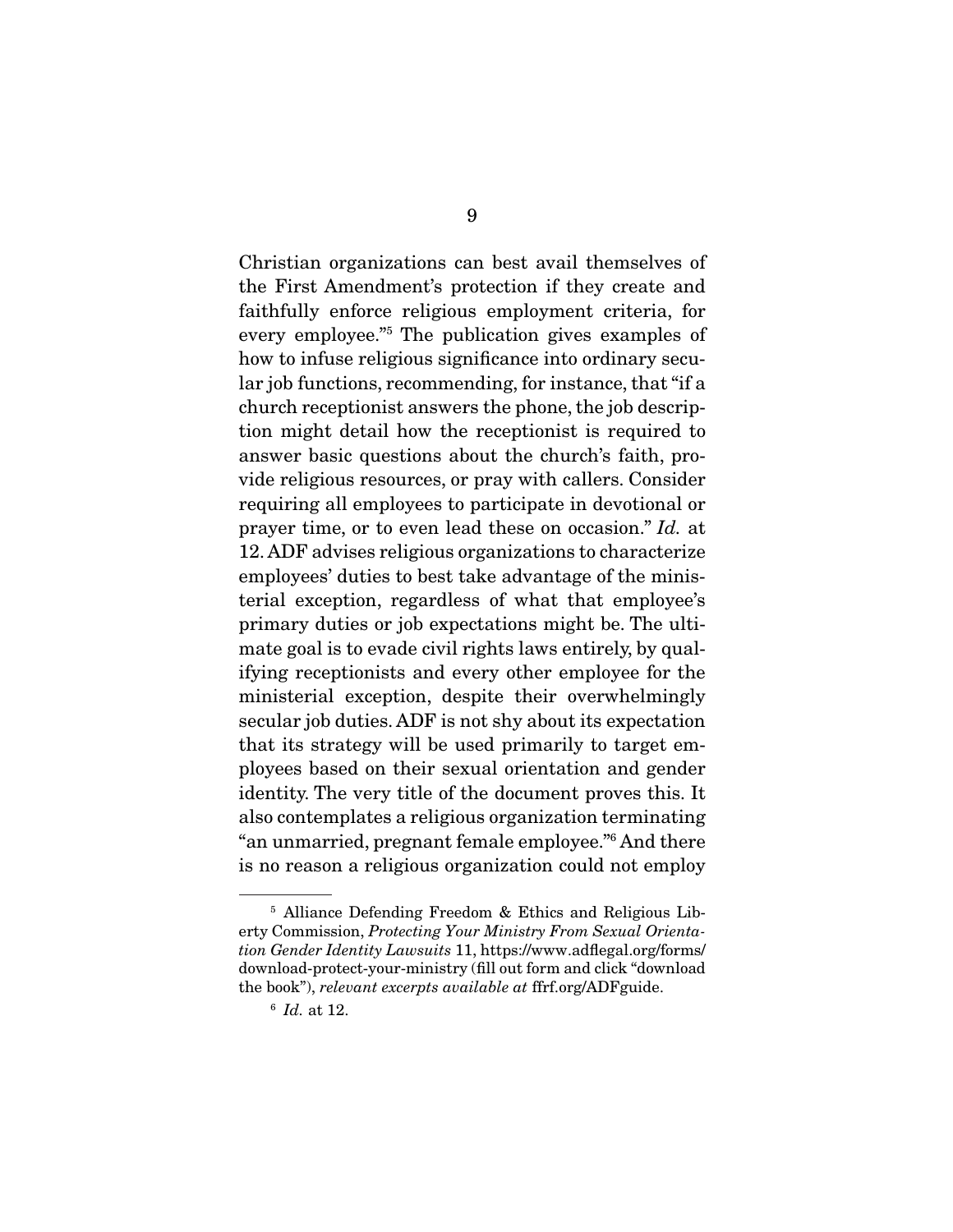ADF's recommendations to discriminate against employees based on other protected statuses, such as race, national origin, disability, or age.

 If employees are truly important enough to an organization's religious mission to qualify for the ministerial exception, that organization would not need to creatively manipulate those responsibilities at a lawyer's suggestion. This is not to say that the Constitution mandates close judicial scrutiny over all church actions—it clearly does not. But it points to the need for a ministerial exception that allows courts to consider more than just how an employer chooses to characterize an employee's duties. The function-only test is a line that is neither bright nor difficult to game.

 Even proponents of greater deference to religious organizations than that afforded by Hosanna-Tabor implicitly recognize the tension at play under a function-only regime. In his concurrence in Hosanna-Tabor, Justice Thomas stated that "the Religion Clauses require civil courts to apply the ministerial exception and to defer to a religious organization's goodfaith understanding of who qualifies as its minister." 565 U.S. at 196 (Thomas, J., concurring) (emphasis added). But, as demonstrated above, organizations such as Alliance Defending Freedom advocate for the abuse of that deference, and there is no shortage of religious organizations willing to operate in bad faith for financial gain. Courts need the flexibility to examine the totality of the circumstances to determine whether the ministerial exception should apply in a specific case. Cordoning off a large portion of the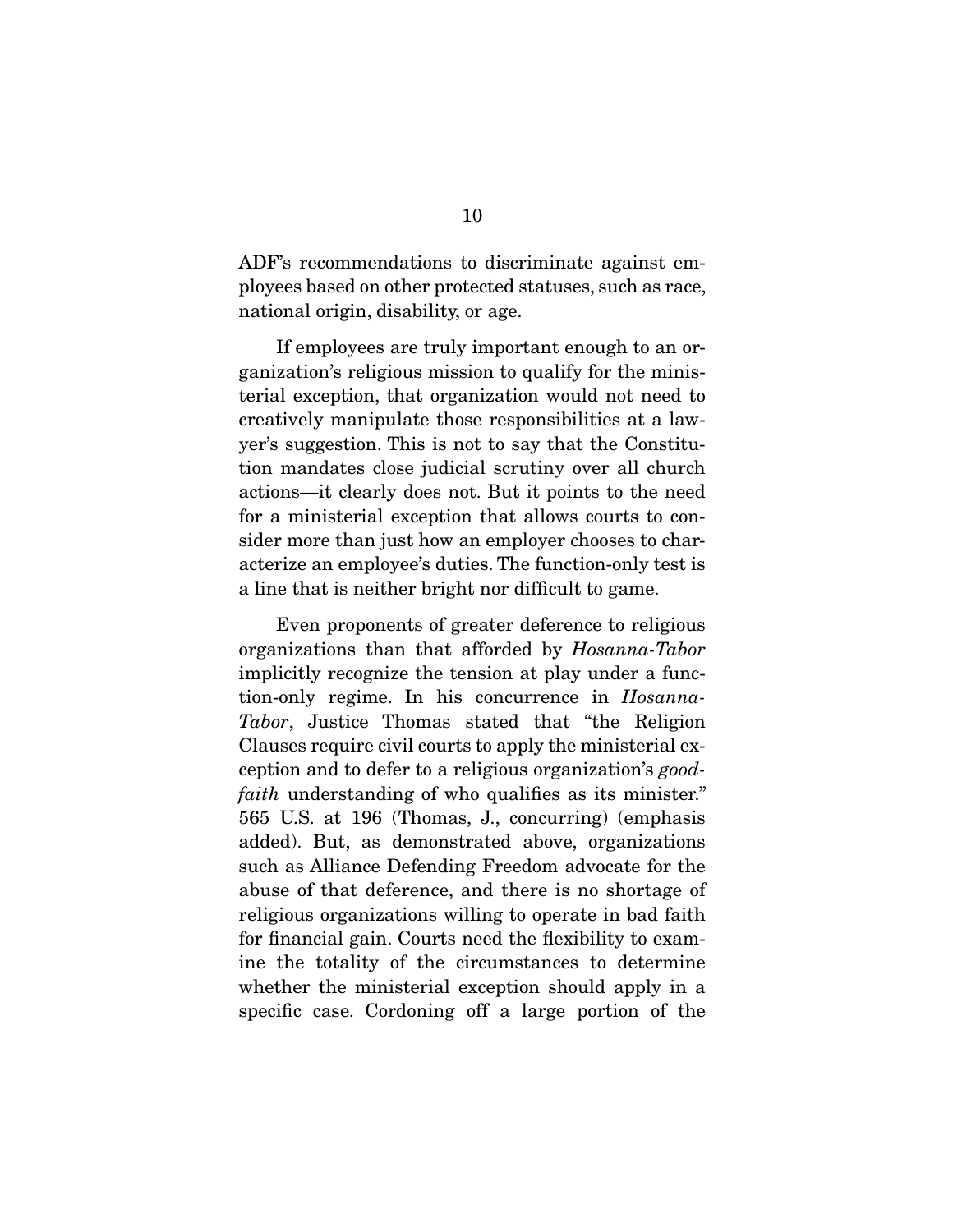employment sector as immune to civil rights inquiries does not just limit judicial inquiry into the decisions of religious organizations—it goes much further. It assumes good faith acting, thereby creating a per se exception to employees' civil rights that should raise red flags given the great number of Americans whose rights would disappear under the function-only test.

 Because it is so susceptible to gamesmanship any employment position can have a religious function added to its job duties—and because courts are reluctant to scrutinize a religious organization's claims about what is central to its religious mission, the function-only test turns the ministerial exception into a ministerial presumption. Organizations are already attempting to end run civil rights laws by gaming the ministerial exception, and there is no reason to think that this practice would stop under the function-only test. This would amount to taking religious organizations' word for it whenever they fire or retaliate against an employee—a "courtesy" granted no one else under the law. When the party to whom a rule applies decides when the rule applies, there is no rule.

## **c. The** *Hosanna-Tabor* **totality of the circumstances analysis provides greater protection for employees while still respecting religious liberty.**

 The totality of the circumstances analysis already ensures that religious organizations are free from government intervention in choosing employees central to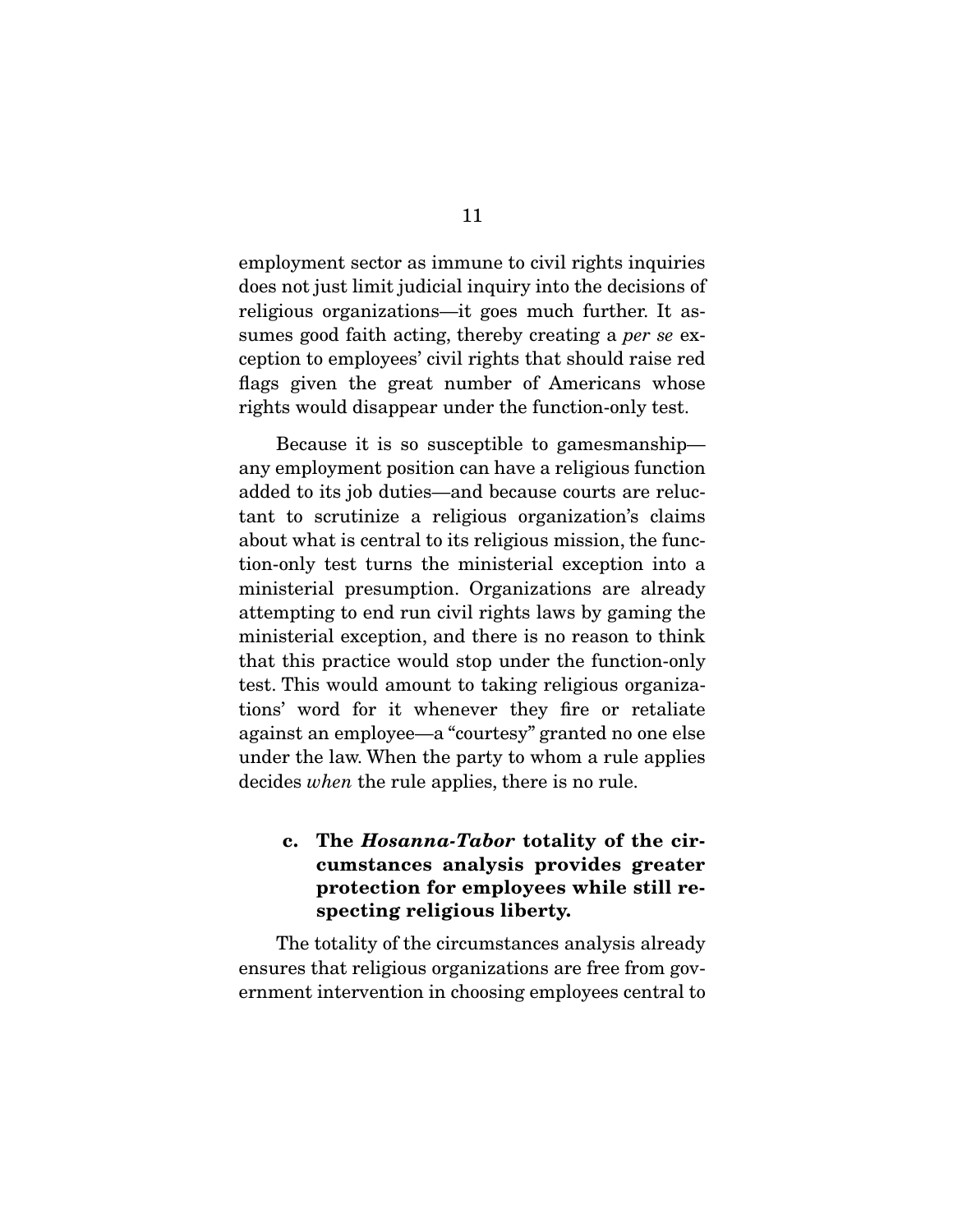their faiths, and each of the four considerations this Court explicitly weighed in Hosanna-Tabor serve a distinct function that guides lower courts towards viewing the larger picture when deciding whether to apply the ministerial exception.

 An employee's title should not be determinative of the ministerial exception's applicability—and the Ninth Circuit did not hold that it was in these cases but the title is certainly relevant. When a court looks at an employee's title, it gains insight into the relationship between the organization and the employee, and the importance that organization was willing to confer on that employee publicly. "[T]he fact that an employee has been ordained or commissioned as a minister is surely relevant, as is the fact that significant religious training and a recognized religious mission underlie the description of the employee's position." Id. at 193. An employee's job title may be particularly relevant when that title and associated job duties are shared by employees working for secular organizations. This indicates that the job position is not unique to the religious organization and that the job duties are more likely to serve practical, secular purposes.

 When a court looks to the "substance reflected in that title," id. at 192, it assures itself that it does not unfairly favor one religion over another by granting additional protection to those faiths that clearly structure their hierarchies through assignment of titles. In other words, it asks whether a title purporting to advertise the importance of the employee's position in the religious organization describes the level of dedication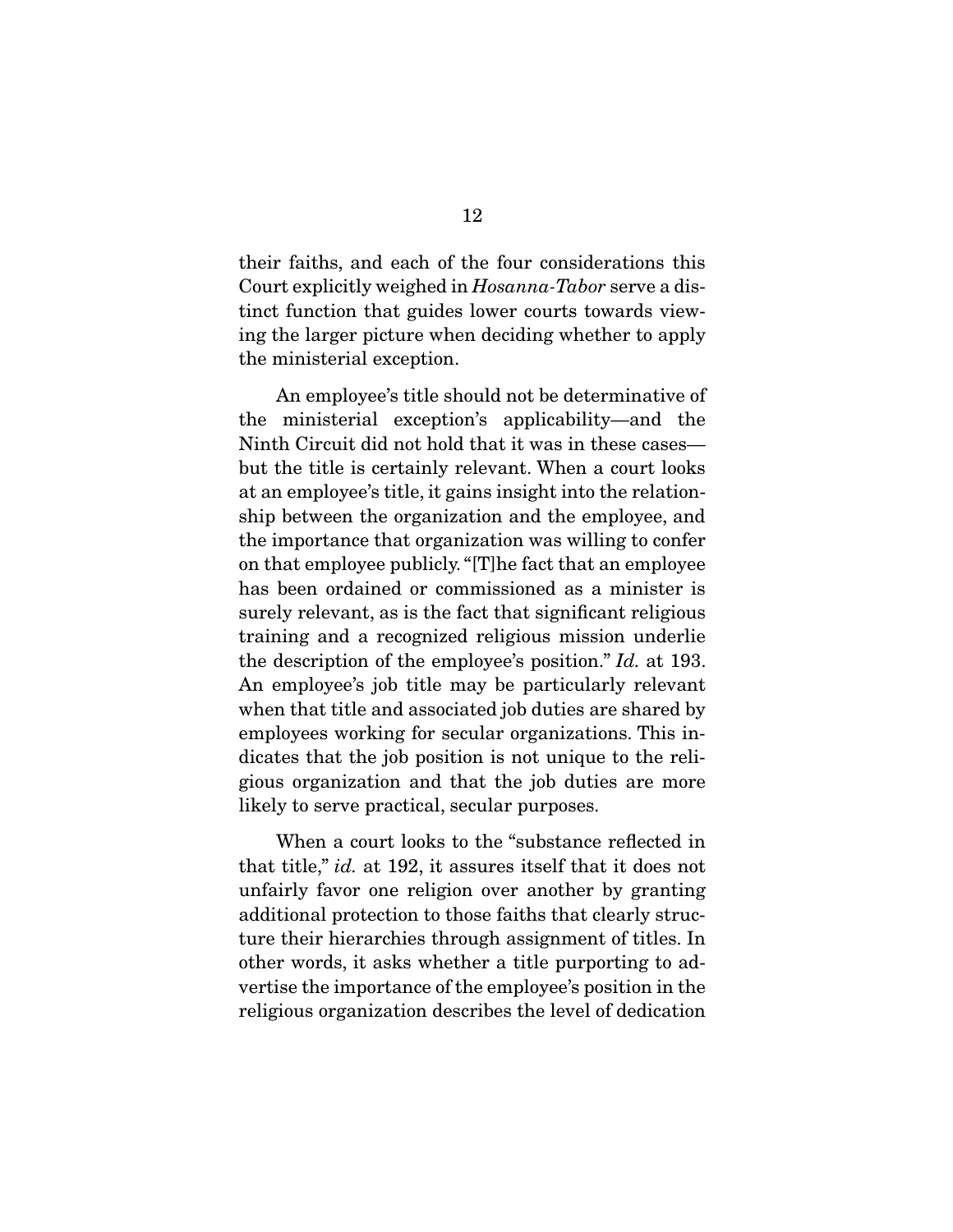the employee has shown to earn it. This advances religious liberty interests by ensuring that courts are not confined to an analysis that fits only a majority religion's hierarchical structure.

 When a court looks to the employee's "own use of that title," *id.*, it gauges whether the employee knew that he or she was occupying a position of such importance within the faith. This consideration allows courts to factor in an employee's own understanding of what their job entails. If an employee does not believe themselves to be a minister or a "called" employee, that is compelling evidence that they are not. Similarly, if an employee has the same title and job duties as employees at equivalent nonreligious organizations, they may rightly believe that their employer's religious mission does not alter their job duties.

 In each of these instances, a court gains valuable insight necessary to a fair and just decision regarding the application of the ministerial exception, and these considerations are indispensable to the balance between the government's respect for the religious sphere and the fair preservation of employees' dearly held rights.

**II. Adoption of the function-only test would immediately jeopardize civil rights protections for over one million health care workers.** 

 If this Court adopts Petitioners' function-only test over Hosanna-Tabor's more holistic approach to the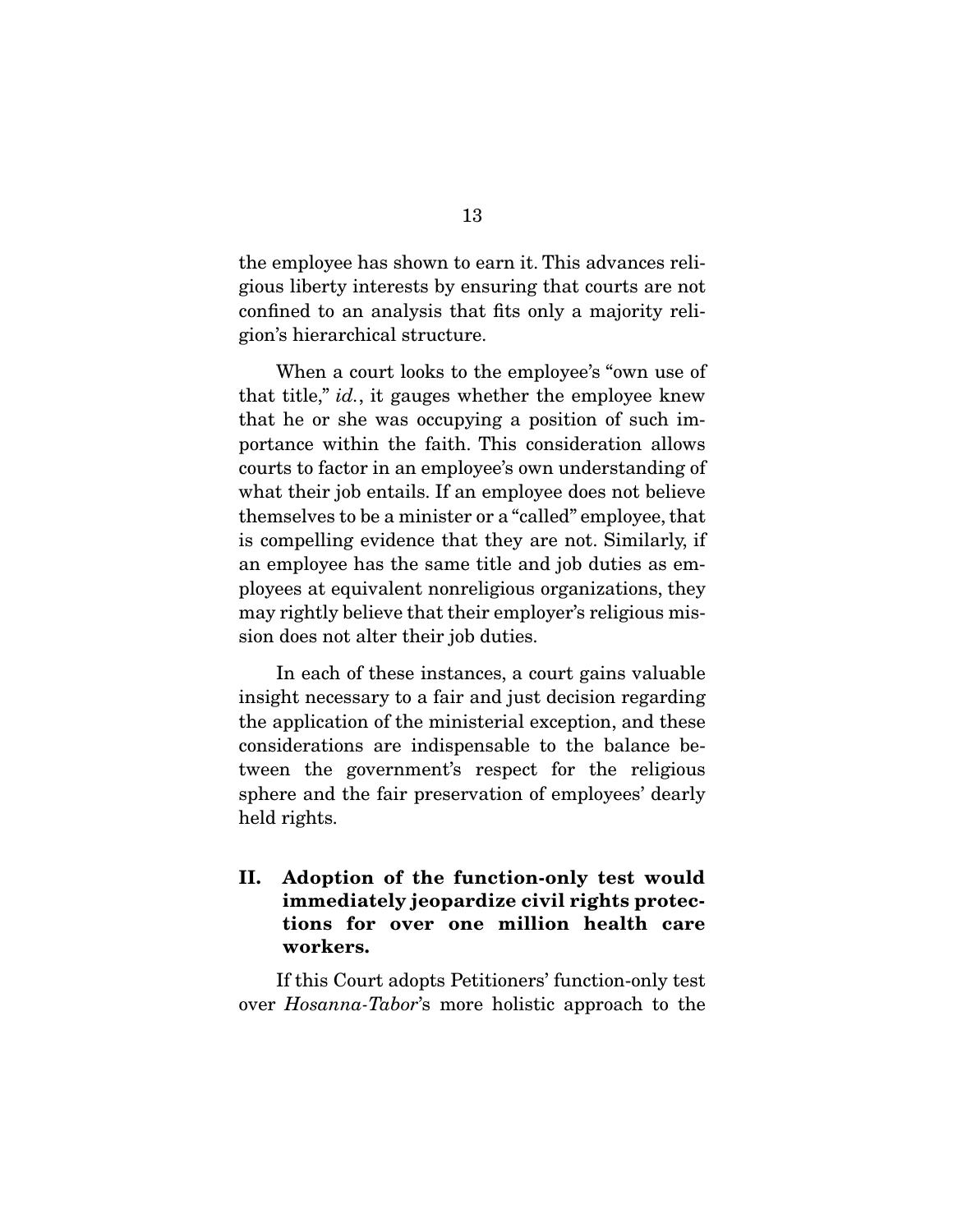ministerial exception, over one million health care workers currently employed at religious hospitals around the country will immediately lose their civil rights protections. The health care industry is the nation's largest employer,<sup>7</sup> with approximately six million American jobs in hospitals<sup>8</sup> and an estimated 3.4 million new jobs projected by the Bureau of Labor Statistics "in healthcare and social assistance" by 2028.9 Fifteen of the top forty health care systems in the United States are faith-based, $10$  employing a combined 975,000 people.<sup>11</sup> Approximately 14.5% of all U.S.

 $7$  Derek Thompson, Health Care Just Became the U.S.'s Largest Employer, THE ATLANTIC (Jan. 9, 2018), https://bit.ly/39urLJu.

<sup>&</sup>lt;sup>8</sup> See Effect of Hospital Jobs on Total Jobs in the State Economy Interactive Map, AM. HOSP. ASS'N, https://www.aha.org/info graphics/2018-06-05-effect-hospital-jobs-total-jobs-state-economyinteractive-map (last visited Mar. 5, 2020).

<sup>&</sup>lt;sup>9</sup> See U.S. BUREAU OF LABOR STATISTICS, USDL-19-157, EM-PLOYMENT PROJECTIONS – 2018-2028 (Sept. 4, 2019), https://www. bls.gov/news.release/pdf/ecopro.pdf.

 $10$  See Laura Dyrda, 100 of the largest hospitals and health systems in America, BECKER'S HOSP. REV. (Sept. 12, 2019), https:// www.beckershospitalreview.com/largest-hospitals-and-healthsystems-in-america-2019.html.

<sup>&</sup>lt;sup>11</sup> See id. (listing Ascension Health  $(156,000 \text{ employees}),$ CommonSpirit Health (175,000 employees), Trinity Health (129,000 employees), Providence St. Joseph Health (119,000 employees), Baylor Scott & White Health (47,000 employees), Bon Secours Mercy Health (60,500 employees), Mercy One (20,000 employees), Christus Health (45,000 employees), Avera Health (18,000 employees), Texas Health Resources (23,000 employees), Baptist (23,000 employees), and SSM Health (40,000)); see also ADVENT HEALTH, www.adventhealth.com/ (last visited Mar. 5, 2020) (80,000 employees); MERCY, https://www.mercy.net/newsroom/ mercy-quick-facts/ (last visited Mar. 5, 2020) (45,000 employees);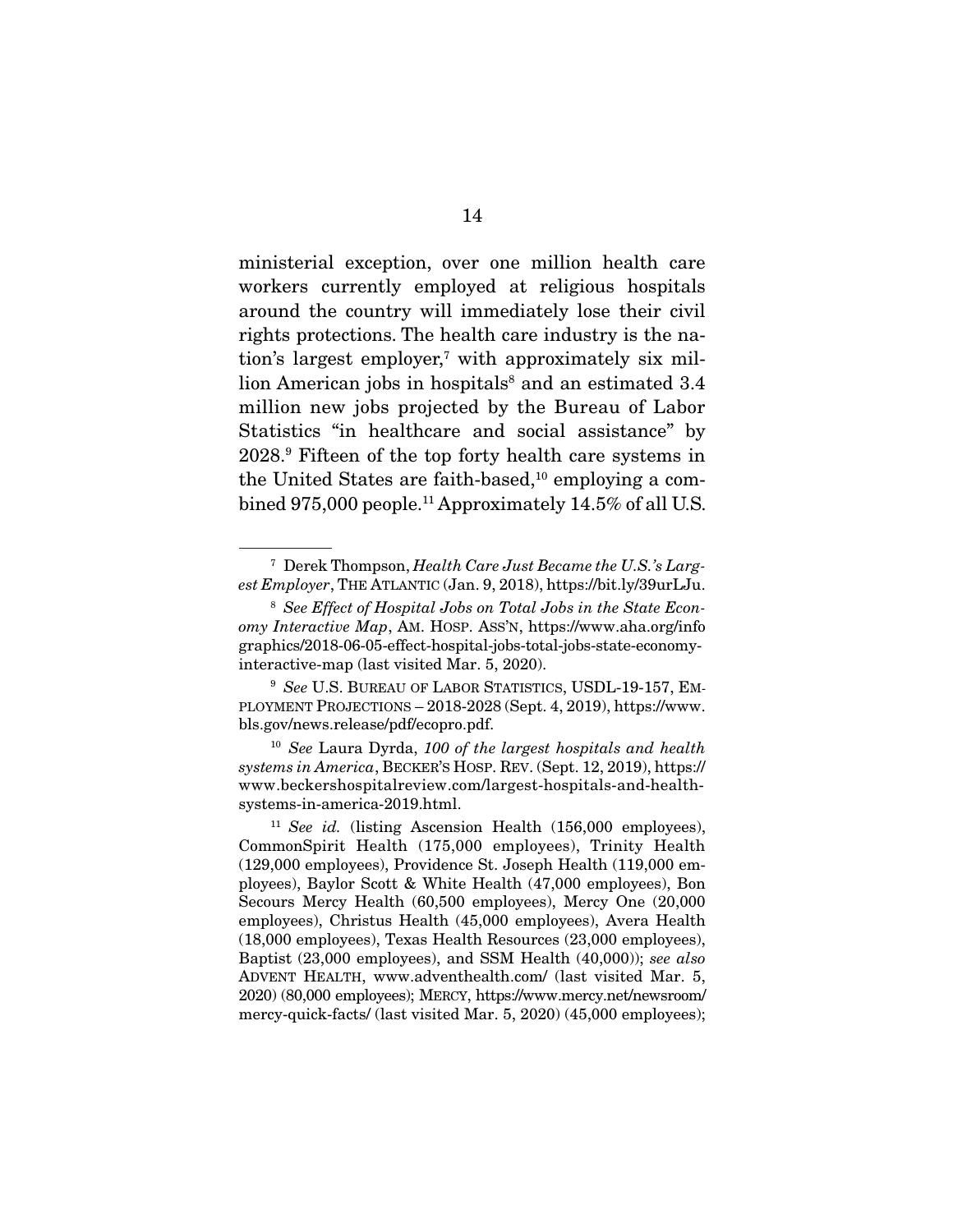hospitals are Catholic-owned, with an additional 4% of hospitals owned by other religious organizations.<sup>12</sup> Adopting the function-only test would amount to an immediate license to discriminate against all employees at all religious hospitals.

## **a. All employees at religious hospitals would be subject to the ministerial exception under the function-only test.**

 All faith-based hospitals qualify as religious institutions for the purposes of the ministerial exception. See Scharon v. St. Luke's Episcopal Presbyterian Hosps., 929 F.2d 360, 362 (8th Cir. 1991) (stating that, though hospital offered "many secular services (and arguably may be primarily a secular institution) . . . it is without question a religious organization."). Courts have applied the ministerial exception to discrimination claims raised by hospital chaplains. See, e.g., Penn v. New York Methodist Hosp., 884 F.3d 416, 426 (2d Cir. 2018) (applying the ministerial exception to dismiss race discrimination claims brought by hospital chaplain); Hollins v. Methodist Healthcare, Inc., 474 F.3d 223, 227 (6th Cir. 2007) (applying ministerial exception to bar pastoral resident's discrimination claim); Scharon, 929 F.2d at 36 (applying the ministerial exception to discrimination suit by hospital chaplain).

HOSP. SISTERS HEALTH SYS., https://www.hshs.org/About-HSHS (last visited Mar. 5, 2020) (17,300 employees).

<sup>12</sup> Lois Uttley and Christine Khaikin, Growth of Catholic Hospitals and Health Systems, MERGER WATCH 3 (2016), available at https://bit.ly/2PjOLD0.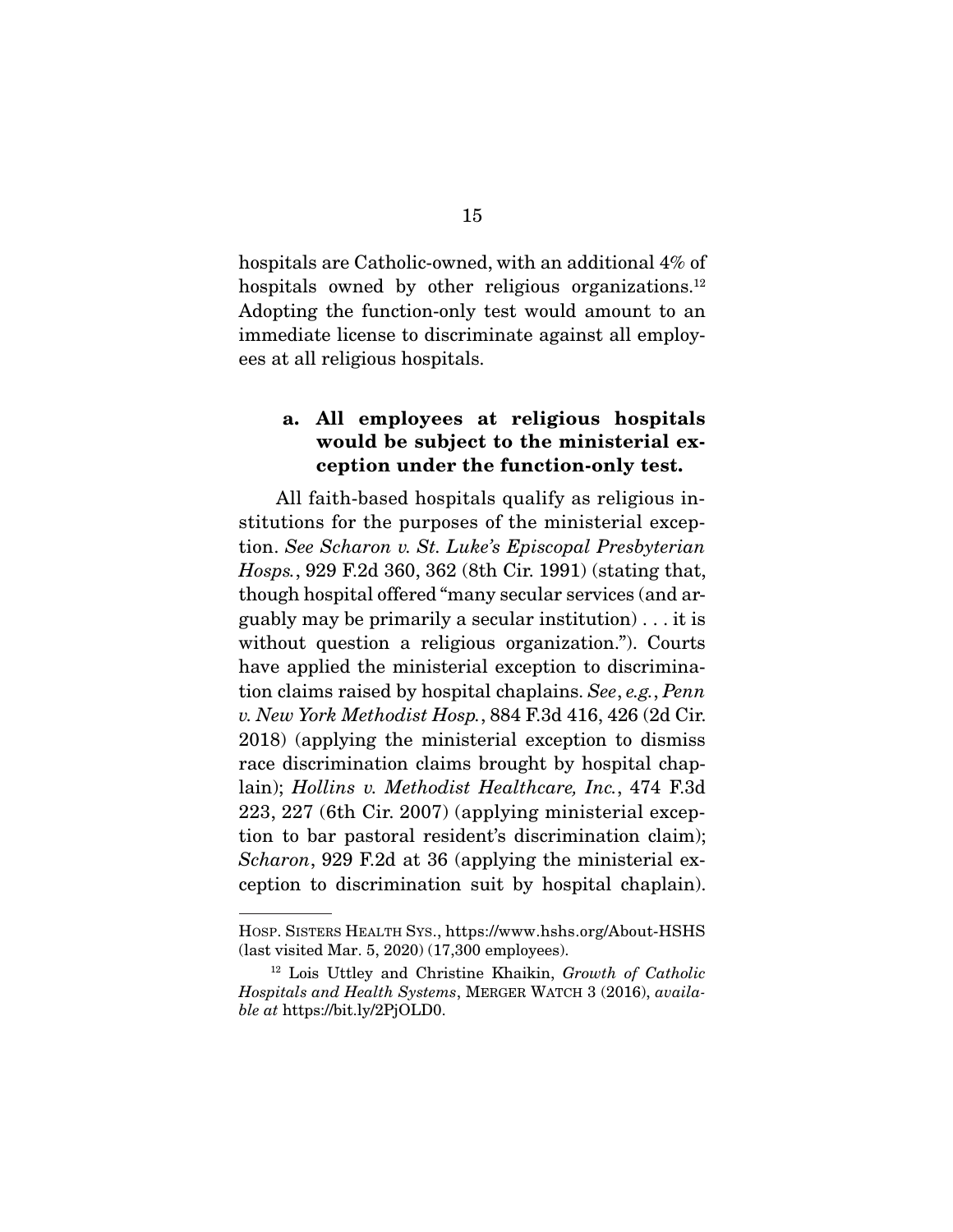And many, if not all, of these institutions have already laid the groundwork to treat their non-chaplain employees as ministers if exercising a religious function becomes the sole relevant inquiry.

 Catholic hospitals, which currently employ over  $750,000$  workers,<sup>13</sup> and represent one out of every six hospital beds in the U.S., $^{14}$  provide the most straightforward example of the immediate impact of adopting a strict, function-only test for the ministerial exception. The doctors, nurses, and support staff that work at these hospitals come from diverse religious and nonreligious backgrounds and in most cases, with the exception of hospital chaplains, did not seek out their jobs with the understanding that they would be acting in a ministerial capacity. Instead, the reality is that for large portions of the country any medical professional who wants to serve a specific community has no choice but to work at a Catholic hospital.15 If this Court ignores the *Hosanna-Tabor* approach and opts for a function-only analysis, there is no doubt that every single health care worker at these Catholic hospitals would

<sup>&</sup>lt;sup>13</sup> U.S. Catholic Healthcare, CATHOLIC HEALTH ASSOCIATION OF THE UNITED STATES (2019), www.chausa.org/docs/default-source/ default-document-library/cha\_2019\_miniprofile.pdf.

 $14$  Uttley, *supra* note 11.

<sup>&</sup>lt;sup>15</sup> See Julia Kaye, et al., *Healthcare Denied*, AM. CIVIL LIBER-TIES UNION 24 (2016), available at https://bit.ly/2VDn6Ru ("As of March 2016, there are 46 Catholic hospitals designated by the federal government as the 'sole community hospitals' for their geographic region.").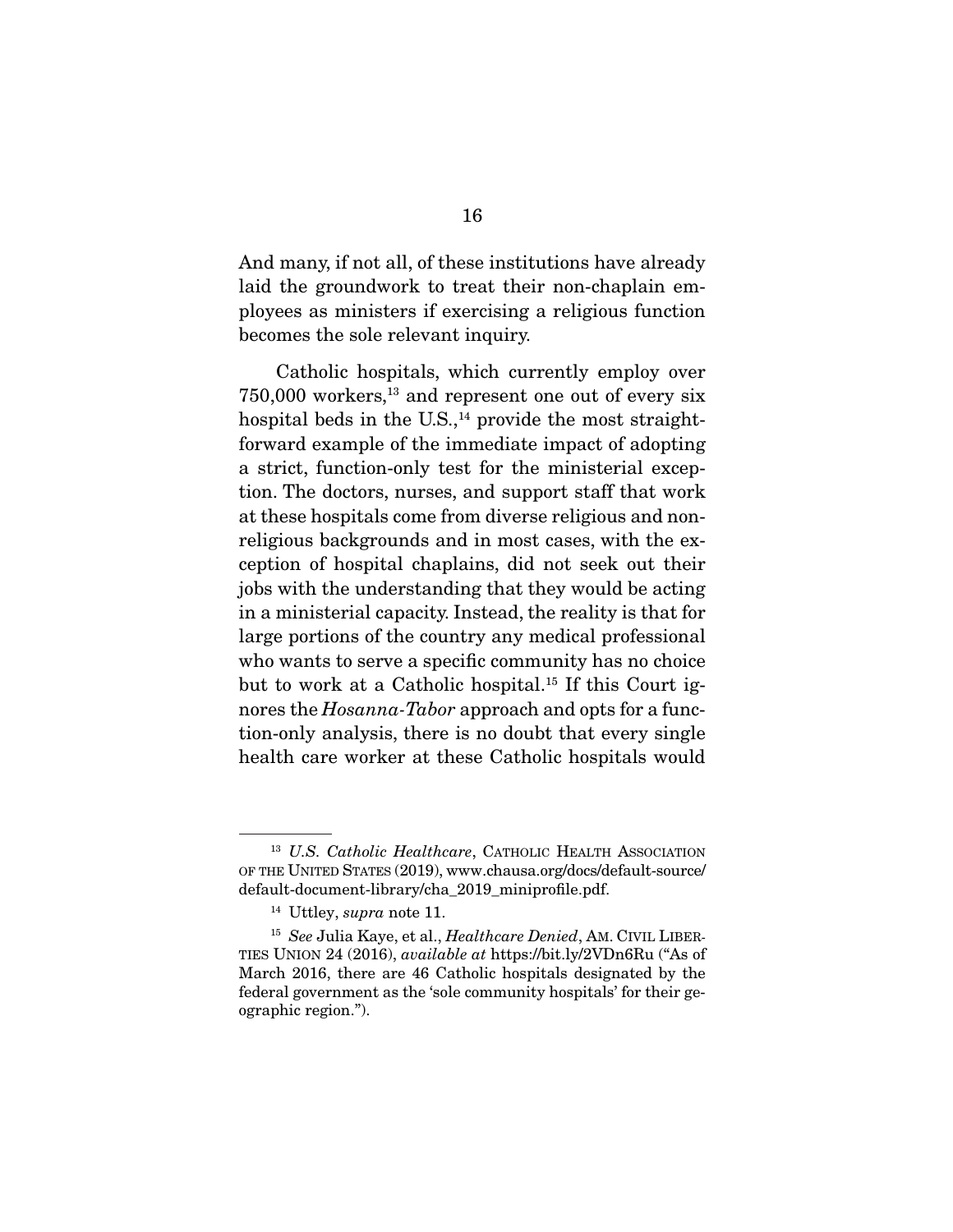lose their civil rights protections under the ministerial exception.

 Catholic hospitals operate with the belief that providing health care services also advances the religious mission of the Catholic Church. The Catholic Health Association of the United States describes Catholic health care as "a ministry of the church continuing Jesus' mission of love and healing,"16 while the United States Conference of Catholic Bishops states that "Catholic health care extends to the spiritual nature of the person."17 Though employees at Catholic hospitals do not necessarily share this attitude that health care is inextricably linked to Catholic ministry, that viewpoint is nevertheless reflected in their employment contracts. Catholic health care employees are bound by the "Ethical and Religious Directives for Catholic Health Care Services" (the "Directives"), issued by the U.S. Conference of Catholic Bishops.<sup>18</sup> The

<sup>&</sup>lt;sup>16</sup> A Shared Statement of Identity, CATHOLIC HEALTH ASS'N OF THE UNITED STATES, https://www.chausa.org/mission/a-sharedstatement-of-identity ("As the church's ministry of health care, we commit to . . . [s]erve as a Ministry of the Church[.]").

 $17$  Ethical and Religious Directives for Catholic Health Care Services, UNITED STATES CONFERENCE OF CATHOLIC BISHOPS 10 (2018), https://bit.ly/2TfWnZw.

 $18$  Id. at 9, Directive 5 ("Catholic health care services must adopt these Directives as policy, require adherence to them within the institution as a condition for medical privileges and employment, and provide appropriate instruction regarding the Directives for administration, medical and nursing staff, and other personnel."); id., Directive 9 ("Employees of a Catholic health care institution must respect and uphold the religious mission of the institution and adhere to these Directives.").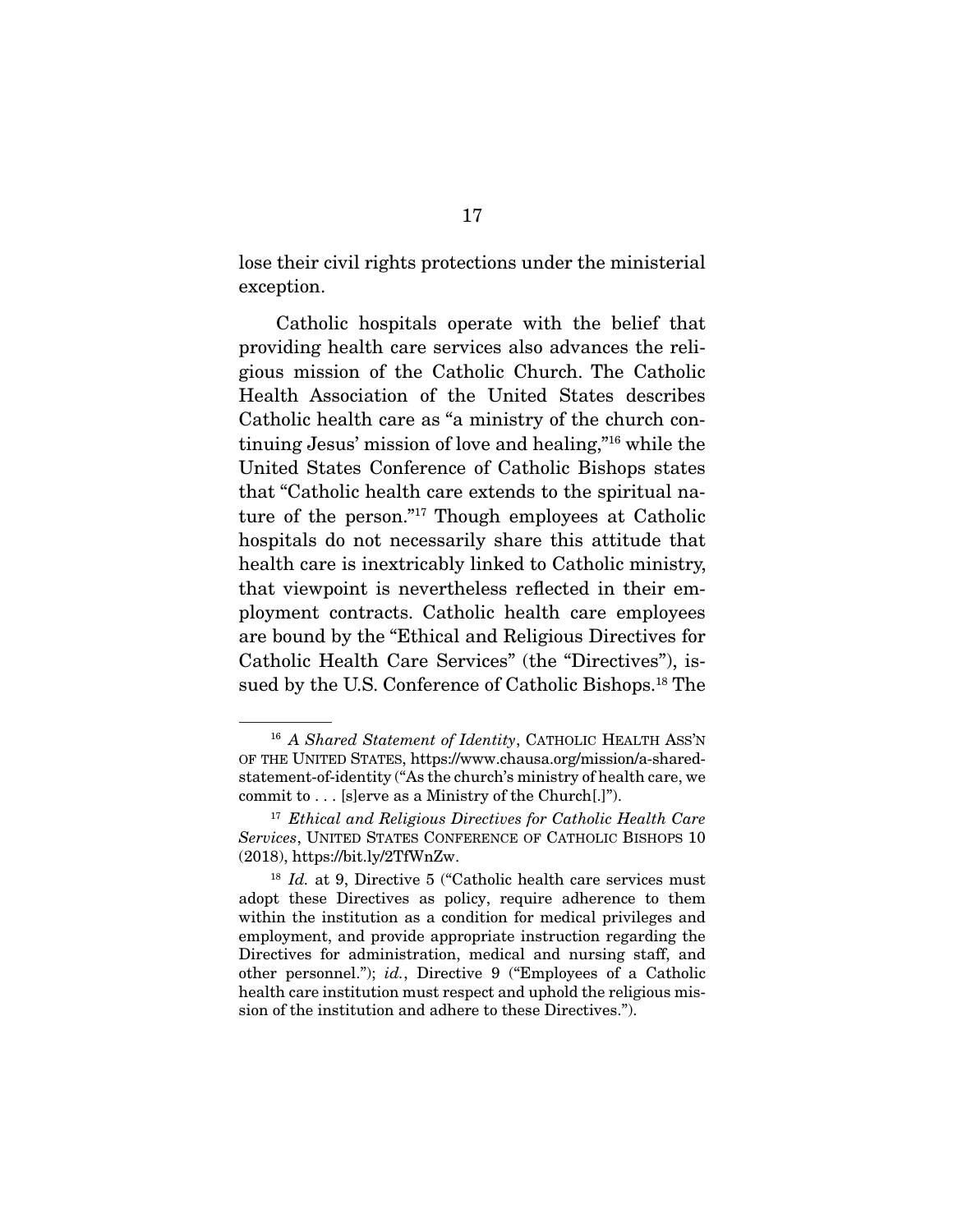Directives state that the "professional-patient relationship is never separated . . . from the Catholic identity of the health care institution,"19 and explicitly include "lay persons" as "pastoral care personnel."20 Thus, under a function-only test, the Directives would subject these otherwise secular employees to the ministerial exception.

 While most employees at Catholic hospitals have entirely secular job duties, the Directives establish that they may be called upon to perform religious functions under certain circumstances. Health care providers are specifically directed to "offer compassionate physical, psychological, moral, and spiritual care to those persons who have suffered from the trauma of abortion,"21 offer "spiritual support as well as accurate medical information" to victims of sexual assault,<sup>22</sup> and "[i]n case of emergency, if a priest or a deacon is not available," they are authorized to perform valid baptisms.23 When compared to the job duties performed by Respondents Morrisey-Berru and Biel, it is clear that

<sup>19</sup> Id. at 13.

 $20$  Id. at 10, Directive 10 ("A Catholic health care organization should provide pastoral care to minister to the religious and spiritual needs of all those it serves. Pastoral care personnel clergy, religious, and lay alike—should have appropriate professional preparation, including an understanding of these Directives.").

 $21$  Id. at 19, Directive 46 (emphasis added).

 $22$  *Id.* at 15, Directive 36.

<sup>&</sup>lt;sup>23</sup> Id. at 11, Directive 17; id. at  $28-29$  (instructions to perform an emergency baptism).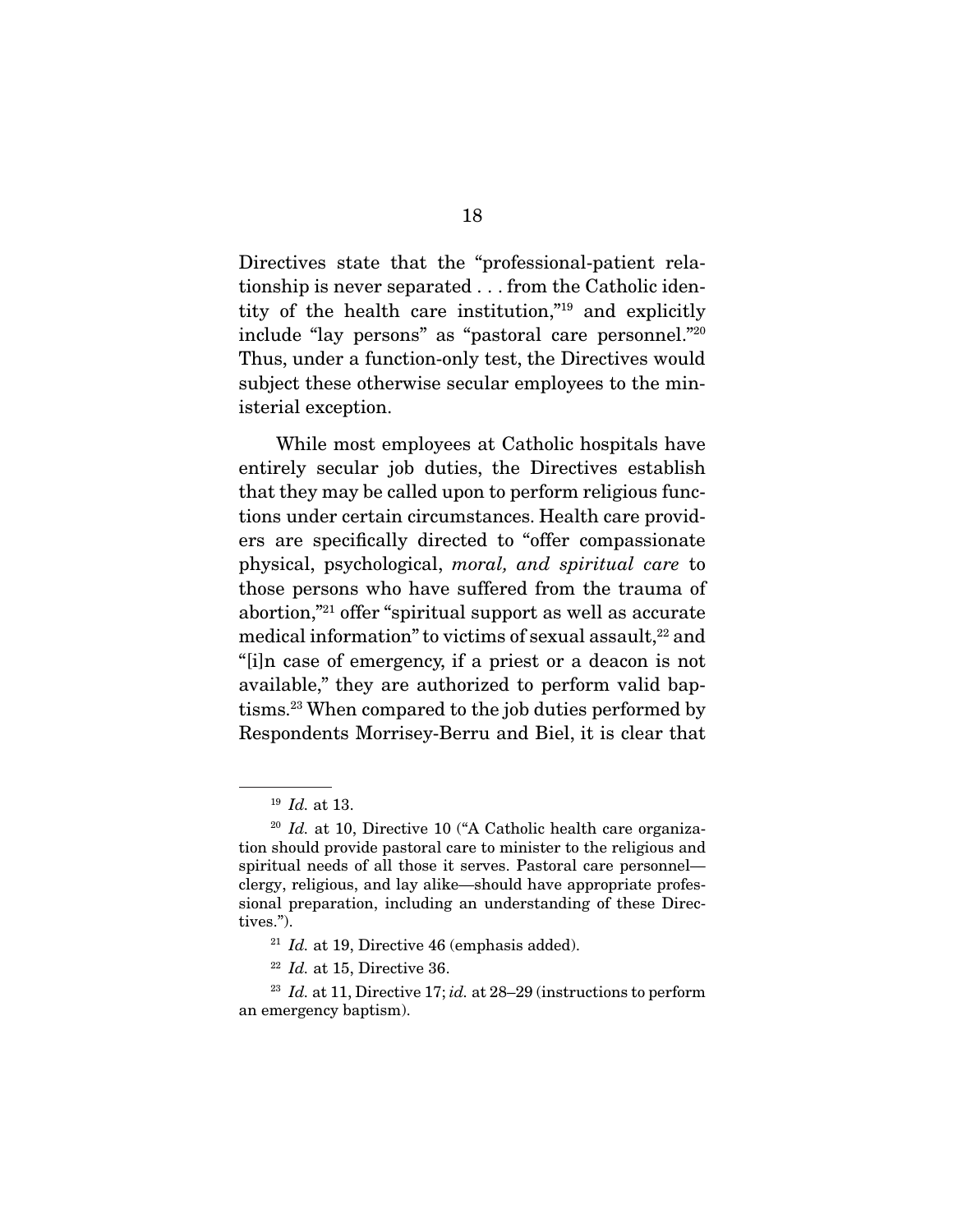any one of these duties would qualify all health care providers as ministers under Petitioners' view.

 Under the function-only test, the nominal religious duties assigned to all health care providers at Catholic hospitals would be enough to place them squarely within the ministerial exception's purview. Respondent Morrissey-Berru was a teacher whose "formal title . . . was secular," who "did not feel her position at Our Lady of Guadalupe was 'called' or believe that she was accepting a formal call to ministry," J. App. 23– 24 ¶ 99, who never led "school-wide religious service," id. at 78, and never had "input in selecting the hymns" for mass services. Id. Yet Petitioners argue that her civil rights do not apply because she took "a single course on the history of the Catholic church," her employment contract stated that she was "committed to incorporate Catholic values and teachings into her curriculum," she "led her students in daily prayer, was in charge of liturgy planning for a monthly Mass, and directed and produced a performance by her students during the School's Easter celebration every year." Morrissey-Berru v. Our Lady of Guadalupe Sch., 769 F. App'x 460, 461 (9th Cir. 2019). Similarly, Petitioners argue that Respondent Biel is a minister because she took "a single half-day conference where topics ranged from the incorporation of religious themes into lesson plans to techniques for teaching art classes," and because she taught a religion curriculum "for about thirty minutes a day, four days a week." Biel v. St. James Sch., 911 F.3d 603, 605 (9th Cir. 2018). It is no stretch to imagine that a doctor at a hospital bound by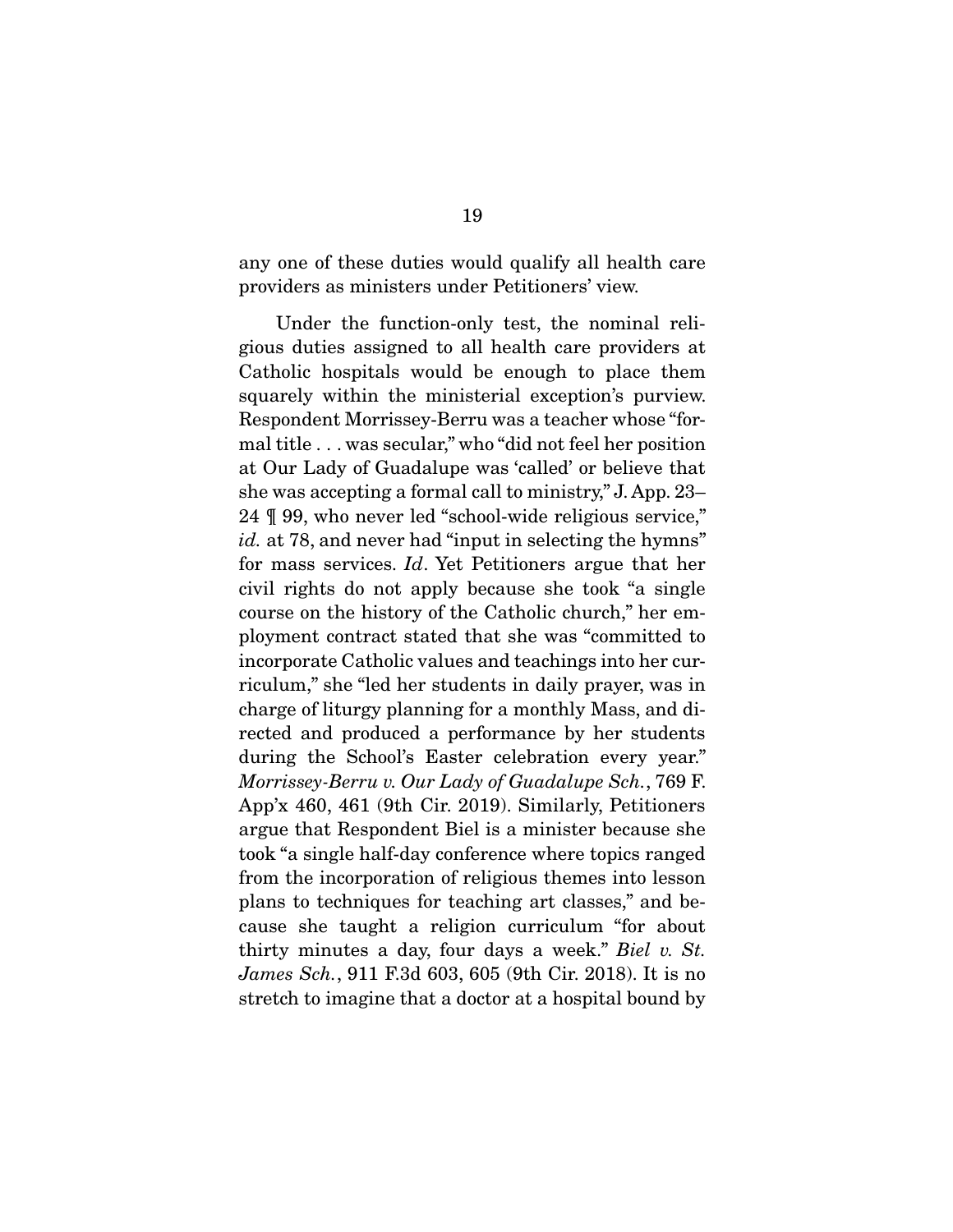the Directives who leads no religious service, has no input on selection of any religious material, and did not believe she was being hired as a part of a ministry would nevertheless qualify as a minister and be denied civil rights protections under the function-only test. The ministerial exception would defeat her claims because her employer believes that "health care extends to the spiritual nature of the person"24 and that "professional-patient relationship is never separated . . . from the Catholic identity of the health care institution,"25 and because she is empowered to perform discrete religious functions, including offering "moral and spiritual care<sup> $"26$ </sup> and performing a valid baptism.<sup>27</sup>

## **b. Health care providers are not ministers, and, under** *Hosanna-Tabor***, they would retain their civil rights protections.**

 If the totality of the circumstances are considered, as they were in Hosanna-Tabor, health care providers would retain their civil rights as secular employees. First, health care providers at religious hospitals, like those who hold equivalent positions at nonreligious hospitals, typically have titles descriptive of their position within the field of health care, such as "doctor," "nurse," or "technician." In contrast, a title like

 $24$  Directives, *supra* note 19.

 $^{25}$  *Id.* at 13.

<sup>&</sup>lt;sup>26</sup> Id. at 19, Directive 46 (to those who have had an abortion); see also id. at 15, Directive 36 (to victims of sexual assault).

 $27$  *Id.* at 11, Directive 17.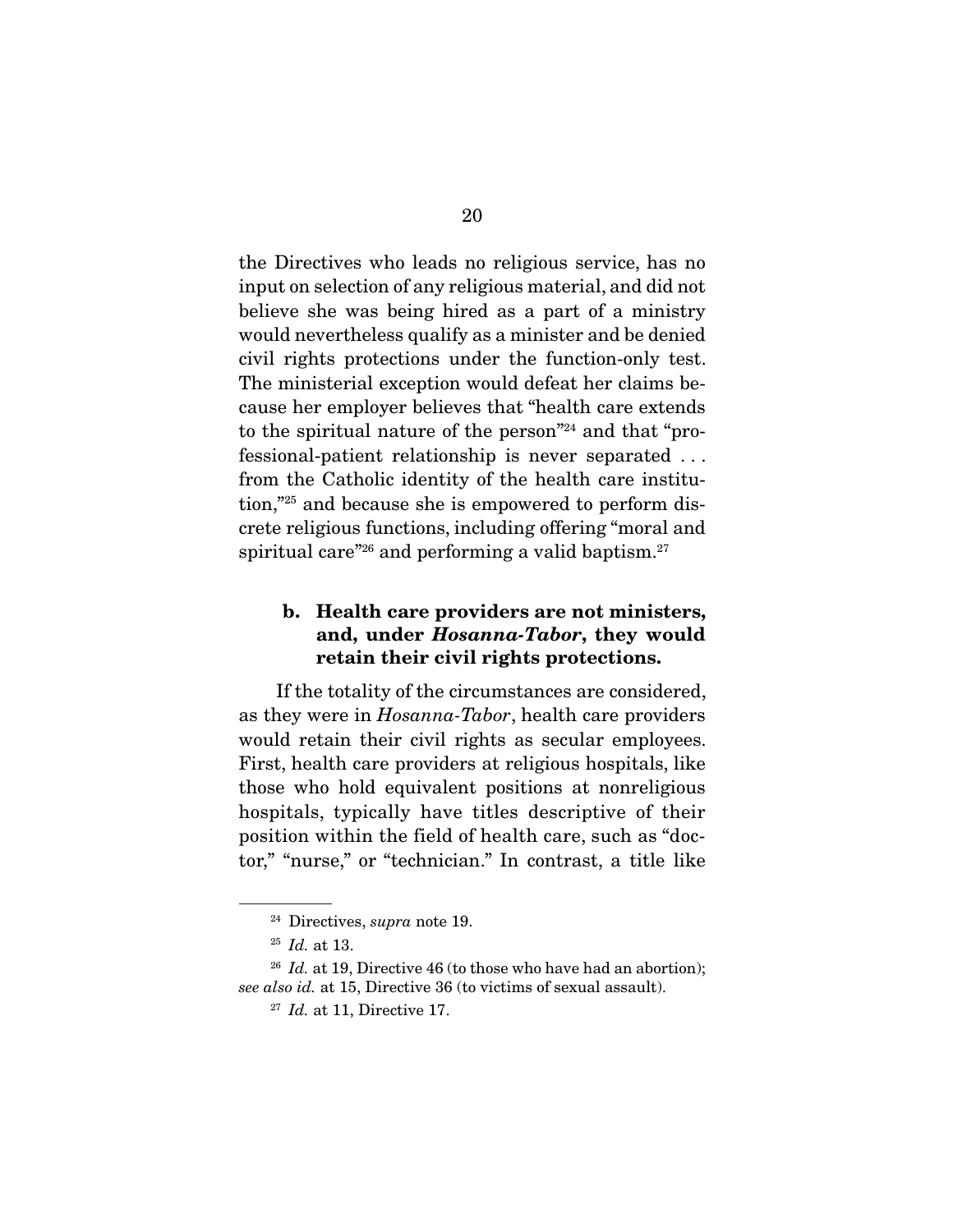"hospital chaplain" describes an employee who performs a religious function and happens to do so in a hospital setting. This obvious and useful distinction is unavailable to courts under a function-only test.

 Second, the "substance behind the title[s]" of health care workers holding secular positions clearly demonstrates that such workers should not be subject to the ministerial exception under the Hosanna-Tabor analysis. The scientific immersion of medical or nursing school does not come close to a background suggesting a commitment to religious work, and these employees tend not to be ordained, receive theological training, or get parsonage benefits.

 Third, when a doctor refers to herself by that moniker, she does not hold herself out to the community as a part of any church. No stretch of the imagination can make it so. This leaves religious function, which, as demonstrated above, can be gamed to turn any employee into one subject to the ministerial exception.

 If this Court restricts the purview of judicial inquiry solely to religious function as Petitioners advocate, a health care worker who bears no other resemblance to a minister immediately becomes a minister and loses all civil rights protections with respect to her employment.

--------------------------------- ♦ ---------------------------------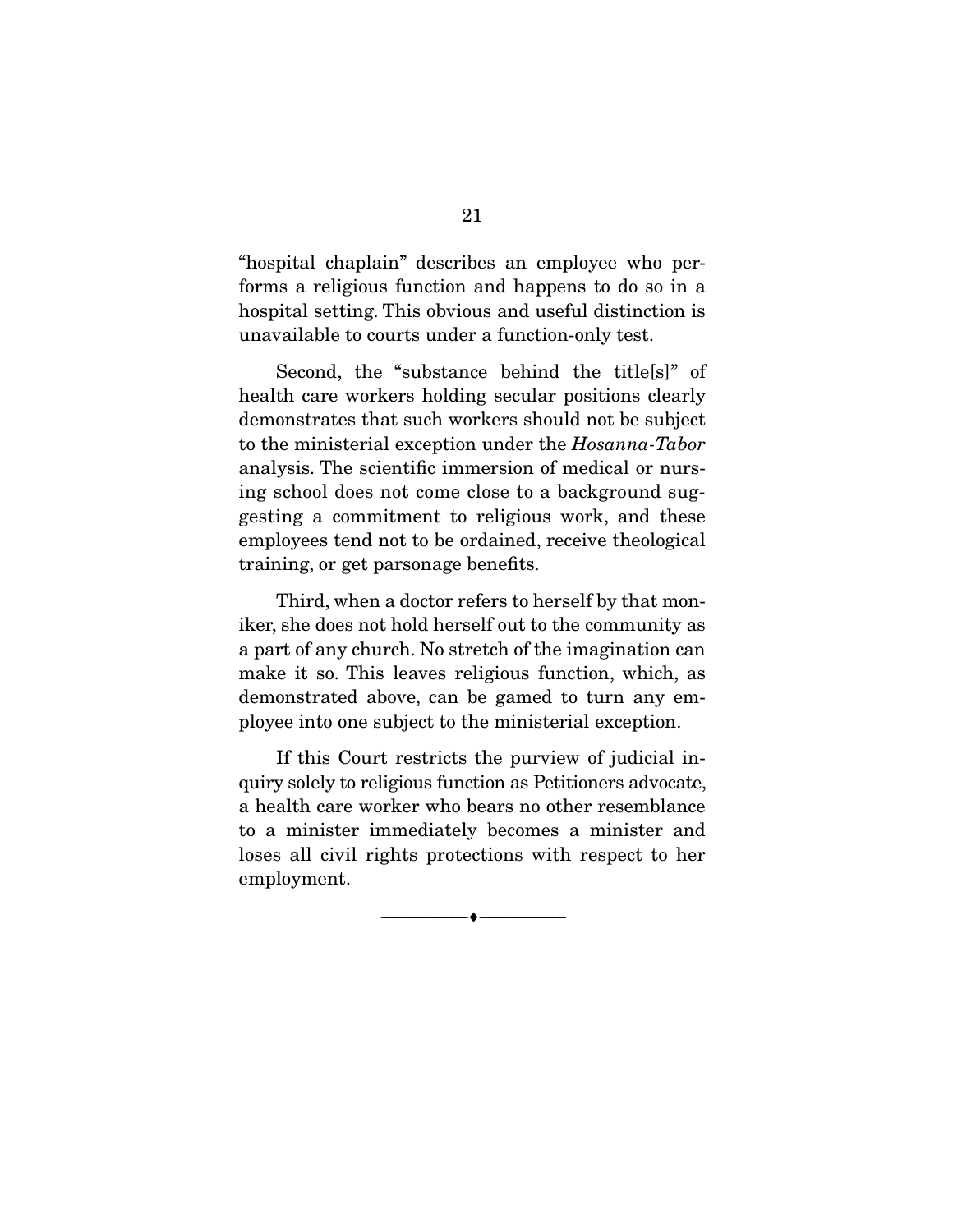#### **CONCLUSION**

 This Court and this country stand at a fork in the road. One road leads to an unprecedented limitation on the People's ability to democratically legislate civil rights protections. Down this road, "rights" exist only so long as one's religious employer thinks they do. Down this road, courts use the function-only test to turn the ministerial exception into a ministerial presumption, to the detriment of America's workforce.

 A second road leads to a nation whose inhabitants know their government provides recourse in the face of invidious reproach or termination based on a person's "race, color, religion, sex, or national origin," regardless of where they work. It leads to a nation where government helps heal society's divisions instead of throwing salt in the wounds of this country's polity, and it does so while demonstrating its respect for religious practice by keeping the ministerial exception in the rightful place under *Hosanna-Tabor*. Only by protecting civil rights from a weaponized version of the religion clauses can this Court ensure that we follow the second road.

 If one's civil rights can disappear at the whim of another, they are no longer rights, they will no longer hold our society together, and they will no longer assure people of different backgrounds that they will be treated with dignity in employment.